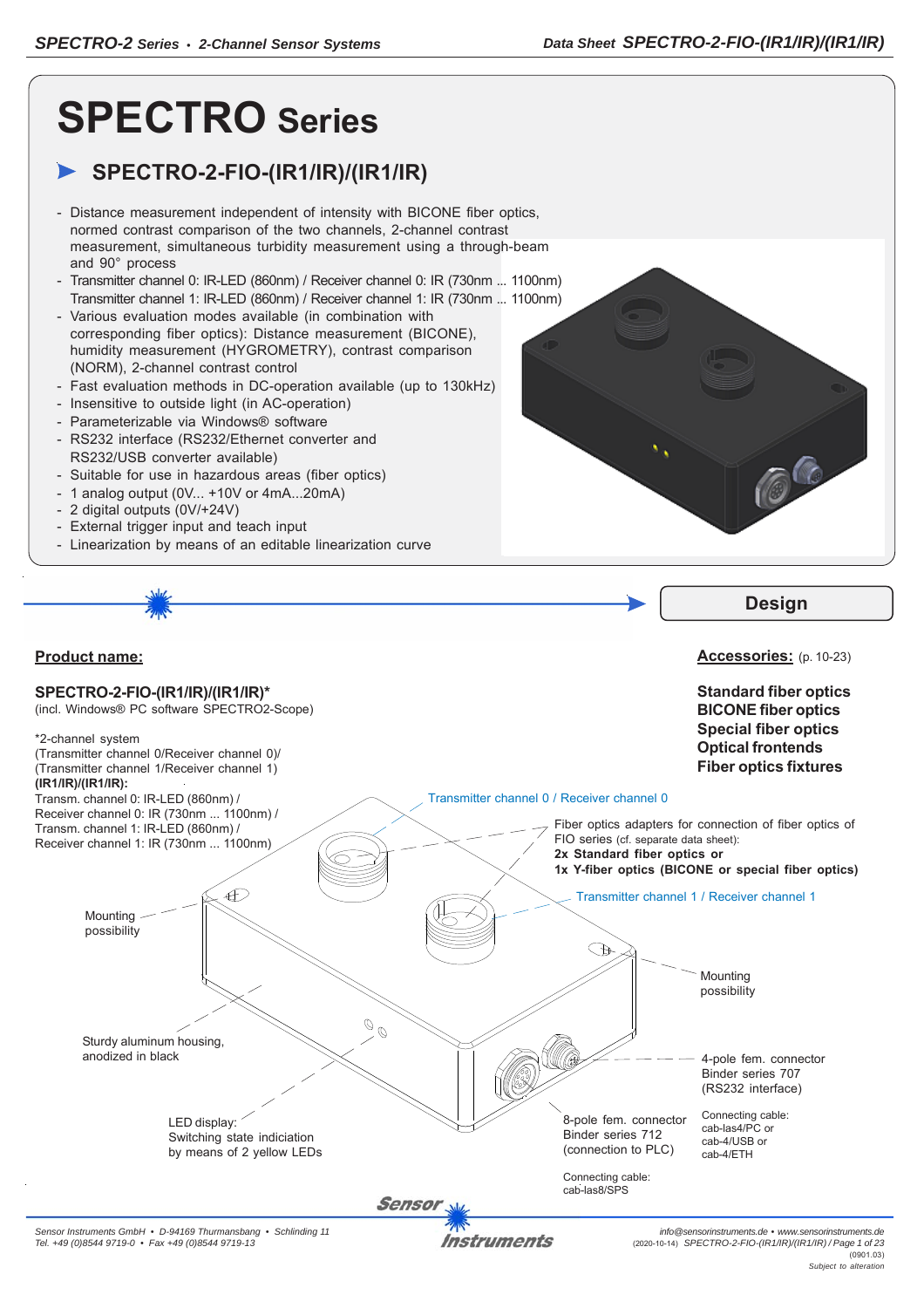

**Technical Data** 

| <b>Model</b>                                                                 | SPECTRO-2-FIO-(IR1/IR)/(IR1/IR)                                                                                                                                                                                                                                                                                                                                                                                                                                                                                                                                                                                                                                                  |  |  |
|------------------------------------------------------------------------------|----------------------------------------------------------------------------------------------------------------------------------------------------------------------------------------------------------------------------------------------------------------------------------------------------------------------------------------------------------------------------------------------------------------------------------------------------------------------------------------------------------------------------------------------------------------------------------------------------------------------------------------------------------------------------------|--|--|
| Voltage supply                                                               | +24VDC (± 10%), reverse polarity protected, overcurrent protected                                                                                                                                                                                                                                                                                                                                                                                                                                                                                                                                                                                                                |  |  |
| Current consumption                                                          | $< 160$ mA                                                                                                                                                                                                                                                                                                                                                                                                                                                                                                                                                                                                                                                                       |  |  |
| Max. switching current                                                       | 100 mA, short circuit proof                                                                                                                                                                                                                                                                                                                                                                                                                                                                                                                                                                                                                                                      |  |  |
| Switching state indication                                                   | 2 yellow LED visualize the physical state of the outputs OUT0 and OUT1                                                                                                                                                                                                                                                                                                                                                                                                                                                                                                                                                                                                           |  |  |
| Digital inputs (2x)                                                          | INO and IN1 (Pin 3 and 4): digital $(0V/+24V)$                                                                                                                                                                                                                                                                                                                                                                                                                                                                                                                                                                                                                                   |  |  |
| Digital outputs (2x)                                                         | OUT0 and OUT1 (Pin 5 and 6): digital (0V/+24V), npn-/pnp-able (bright-/dark-switching, can be switched)                                                                                                                                                                                                                                                                                                                                                                                                                                                                                                                                                                          |  |  |
| Analog output (1x)                                                           | ANALOG (Pin 7): voltage 0  +10V or current 4  20mA,<br>adjustable via PC software                                                                                                                                                                                                                                                                                                                                                                                                                                                                                                                                                                                                |  |  |
| <b>Interface</b>                                                             | <b>RS232</b>                                                                                                                                                                                                                                                                                                                                                                                                                                                                                                                                                                                                                                                                     |  |  |
| Pulse lengthening                                                            | 0  100 ms, adjustable via PC software                                                                                                                                                                                                                                                                                                                                                                                                                                                                                                                                                                                                                                            |  |  |
| Averaging                                                                    | max. 32768 values, adjustable via PC software                                                                                                                                                                                                                                                                                                                                                                                                                                                                                                                                                                                                                                    |  |  |
| Scan frequency<br>(LED mode AC or DC,<br>can be switched via PC<br>software) | LED mode AC (depends on parameterization):<br>LED mode DC (depends on parameterization):<br>Frequency [Hz] Digital outputs Analog output<br>Frequency [Hz] Digital outputs Analog output<br>Max. 50 000<br>Max. 130 000<br>Off<br>Off<br>Off<br>Off<br>Max. 48 000<br>Off<br>Max. 100 000<br>Off<br>On.<br>On.<br>Max. 42 000<br>Off<br>Max. 85 000<br>Off<br>On.<br>On<br>Max. 41 000<br>Max. 72 500<br>O <sub>n</sub><br>O <sub>n</sub><br>On<br>On<br>Measurements were made with the smallest gain at<br>The frequency is independent of the gain set at the<br>the receiver (AMP1). At the highest gain (AMP8),<br>receiver.<br>the frequency is reduced by a factor of 10. |  |  |
| Switching frequency                                                          | typ. 60 kHz                                                                                                                                                                                                                                                                                                                                                                                                                                                                                                                                                                                                                                                                      |  |  |
| Analog band width                                                            | typ. $90$ kHz $(-3$ dB)                                                                                                                                                                                                                                                                                                                                                                                                                                                                                                                                                                                                                                                          |  |  |
| Transmitter (light source)                                                   | Transmitter channel 0: IR-LED (860nm)<br>Transmitter channel 1: IR-LED (860nm)                                                                                                                                                                                                                                                                                                                                                                                                                                                                                                                                                                                                   |  |  |
| Receiver                                                                     | Receiver channel 0: Photo diode with IR filter (730nm1100nm)<br>Receiver channel 1: Photo diode with IR filter (730nm1100nm)                                                                                                                                                                                                                                                                                                                                                                                                                                                                                                                                                     |  |  |
| Transmitter control                                                          | can be switched via PC software:<br>AC operation (LED MODE-AC), DC operation (LED MODE-DC)                                                                                                                                                                                                                                                                                                                                                                                                                                                                                                                                                                                       |  |  |
| Object distance<br>(measurement range)                                       | with reflected light fiber optics: typ. 1 mm  500 mm (depends on fiber optics and attachment optics)<br>with transmitted light fiber optics: typ. 10 mm  500 mm (depends on fiber optics and attachment optics)                                                                                                                                                                                                                                                                                                                                                                                                                                                                  |  |  |
| Receiver gain setting                                                        | 8 steps (AMP1  AMP8), adjustable via PC software                                                                                                                                                                                                                                                                                                                                                                                                                                                                                                                                                                                                                                 |  |  |
| Ambient light                                                                | max. 5000 Lux                                                                                                                                                                                                                                                                                                                                                                                                                                                                                                                                                                                                                                                                    |  |  |
| Size of light spot                                                           | depends on fiber optics and attachment optics (cf. catalog FIO series)                                                                                                                                                                                                                                                                                                                                                                                                                                                                                                                                                                                                           |  |  |
| Reproducibility                                                              | 2 digits at 12-bit A/D conversion                                                                                                                                                                                                                                                                                                                                                                                                                                                                                                                                                                                                                                                |  |  |
| Housing dimensions                                                           | LxWxH approx. 100 mm x 65 mm x 38 mm (incl. fiber optics connector M18x1, without connectors)                                                                                                                                                                                                                                                                                                                                                                                                                                                                                                                                                                                    |  |  |
| Housing material                                                             | aluminum, anodized in black                                                                                                                                                                                                                                                                                                                                                                                                                                                                                                                                                                                                                                                      |  |  |
| Enclosure rating                                                             | <b>IP64</b>                                                                                                                                                                                                                                                                                                                                                                                                                                                                                                                                                                                                                                                                      |  |  |
| Connecting cables                                                            | to PLC: cab-las8/SPS or cab-las8/SPS-w<br>to PC/RS232 interface: cab-las4/PC or cab-las4/PC-w<br>to PC/USB interface: cab-4/USB or cab-4/USB-w<br>to PC/Ethernet interface: cab-4/ETH                                                                                                                                                                                                                                                                                                                                                                                                                                                                                            |  |  |
| Type of connector                                                            | connection to PLC: 8-pole fem. connector (Binder 712)<br>connection to PC: 4-pole fem. connector (Binder 707)                                                                                                                                                                                                                                                                                                                                                                                                                                                                                                                                                                    |  |  |
| Operating temp. range                                                        | $-20^{\circ}$ C  +55 $^{\circ}$ C                                                                                                                                                                                                                                                                                                                                                                                                                                                                                                                                                                                                                                                |  |  |
| Storage temp. range                                                          | $-20^{\circ}$ C $+85^{\circ}$ C                                                                                                                                                                                                                                                                                                                                                                                                                                                                                                                                                                                                                                                  |  |  |
| EMC test acc. to                                                             | CE<br>DIN EN 60947-5-2                                                                                                                                                                                                                                                                                                                                                                                                                                                                                                                                                                                                                                                           |  |  |

Sensor<sub>N</sub>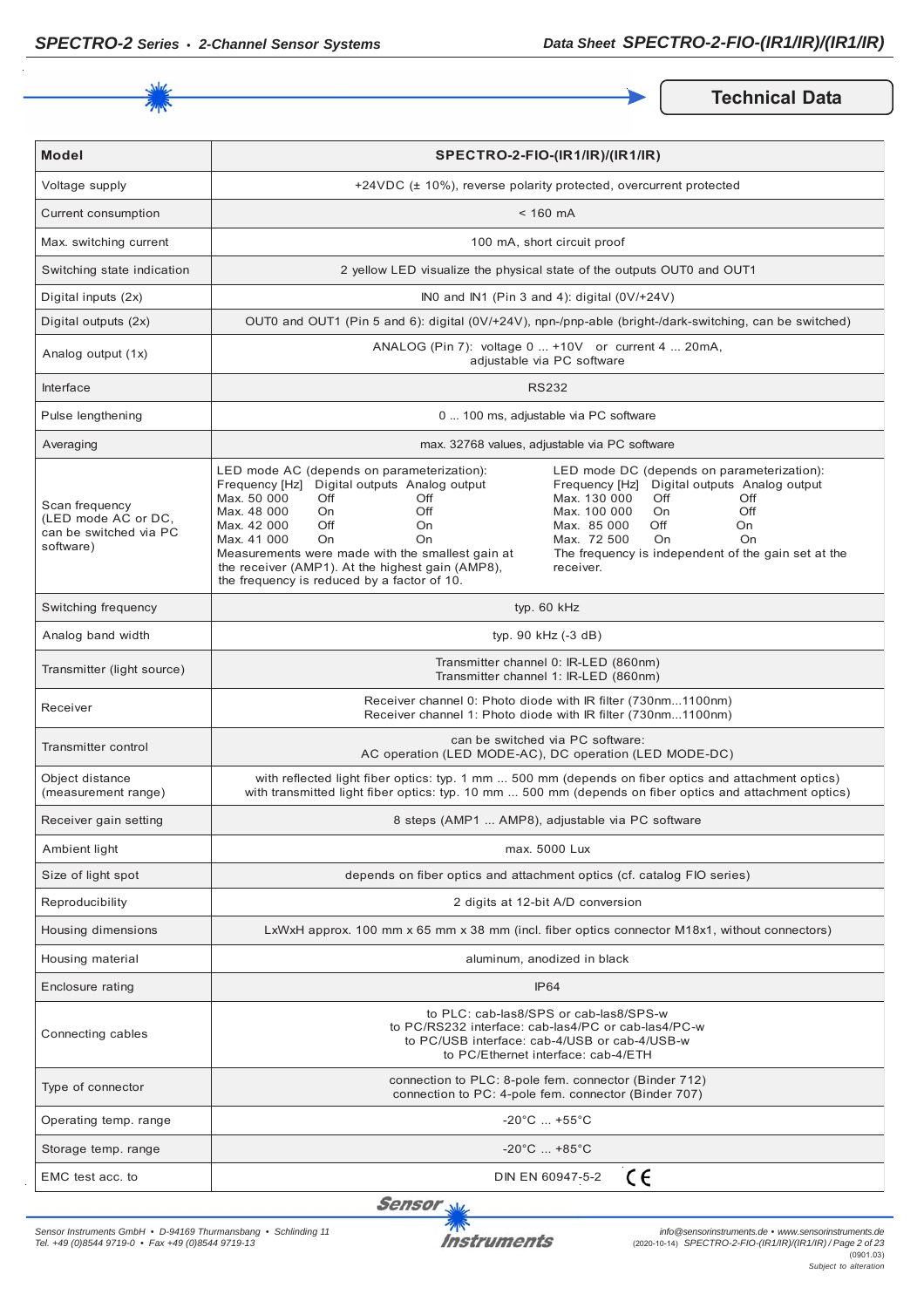

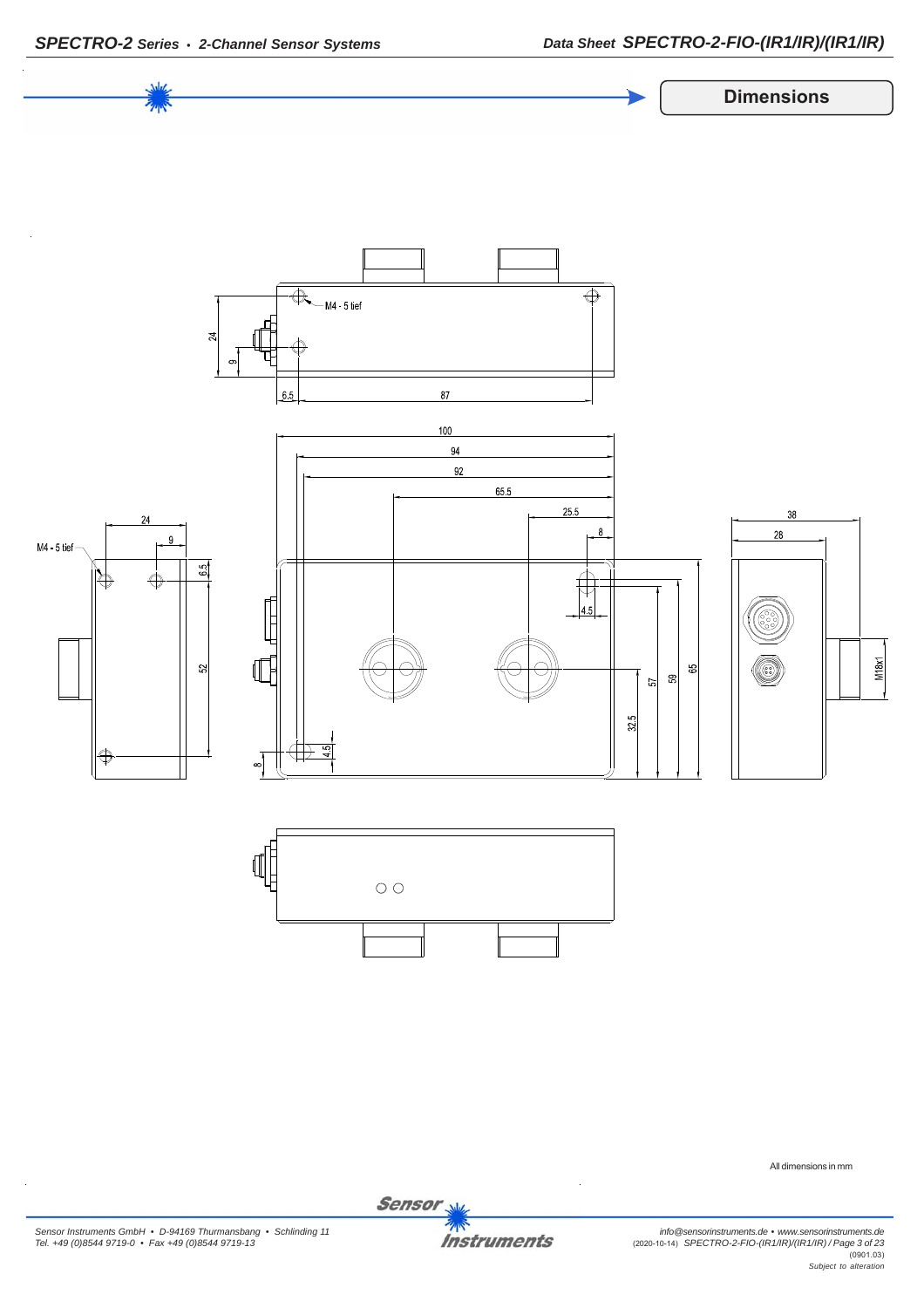

*Sensor Instruments GmbH • D-94169 Thurmansbang • Schlinding 11 Tel. +49 (0)8544 9719-0 • Fax +49 (0)8544 9719-13*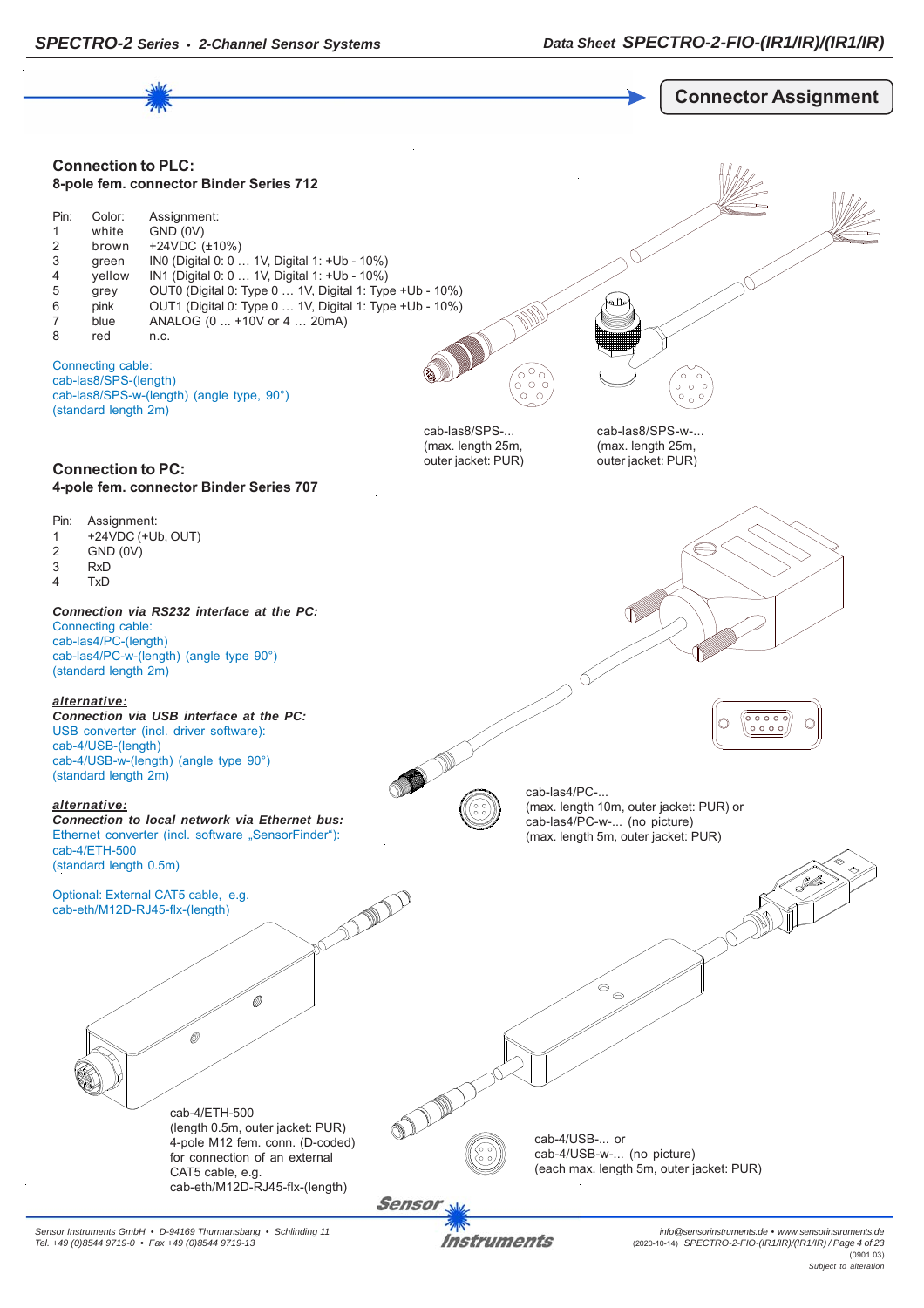

# **Measuring principle of the sensors of SPECTRO-2 series:**

The sensors of the SPECTRO-2 series feature a two-channel design, which means they acquire the analog signals of two receivers and evaluate these signals. They also have two independently adjustable transmitter sources. Various light sources such as e.g. white light, UV light, or IR light, are available as transmitters. The receiver is correspondingly matched to the transmitter. The acquired analog signal is provided through a voltage output or a current output.

The software can be used to select various evaluation modes for the analog signal.

The status of the output signal is provided through 2 digital outputs in accordance with the selected evaluation mode.

A digital input allows external "teaching" of the sensor.

An additional input allows the "freezing" of the analog output signal upon a positive input edge.

The SPECTRO-2 sensor allows highly flexible signal acquisition. The sensor, for example, can be operated in alternating-light mode (AC mode), which means the sensor is not influenced by external light, or in constant-light mode (DC mode), which provides outstanding high-speed sensor operation. An OFF function deactivates the sensor's integrated light source and changes to DC mode, which allows the sensor to detect so-called "self-luminous objects". With the stepless adjustment of the integrated light source, the selectable gain of the receiver signal, and an INTEGRAL function the sensor can be adjusted to almost any surface or any "self-luminous object".

A micro-controller performs 12-bit analog/digital conversion of the analog signal, which allows recording and evaluation of the signal. Furthermore the SPECTRO-2 sensor offers various options for intelligent signal processing such as e.g. dirt accumulation compensation.

Parameters and measurement values can be exchanged between PC and sensor either through RS232 or Ethernet (using an Ethernet converter). Through the interface all the parameters can be stored in the non-volatile EEPROM of the sensor.

The PC software facilitates the parameterisation, diagnostics, and adjustment of the sensor system (oscilloscope function). The software furthermore provides a data recorder function that automatically records data and stores them on the hard disk of the PC.

SPECTRO-2 sensors are temperature-compensated over a range of 0°C to 80°C.

When parameterisation is finished, the sensor continues to operate with the current parameters in STAND-ALONE mode without a PC.

Sensor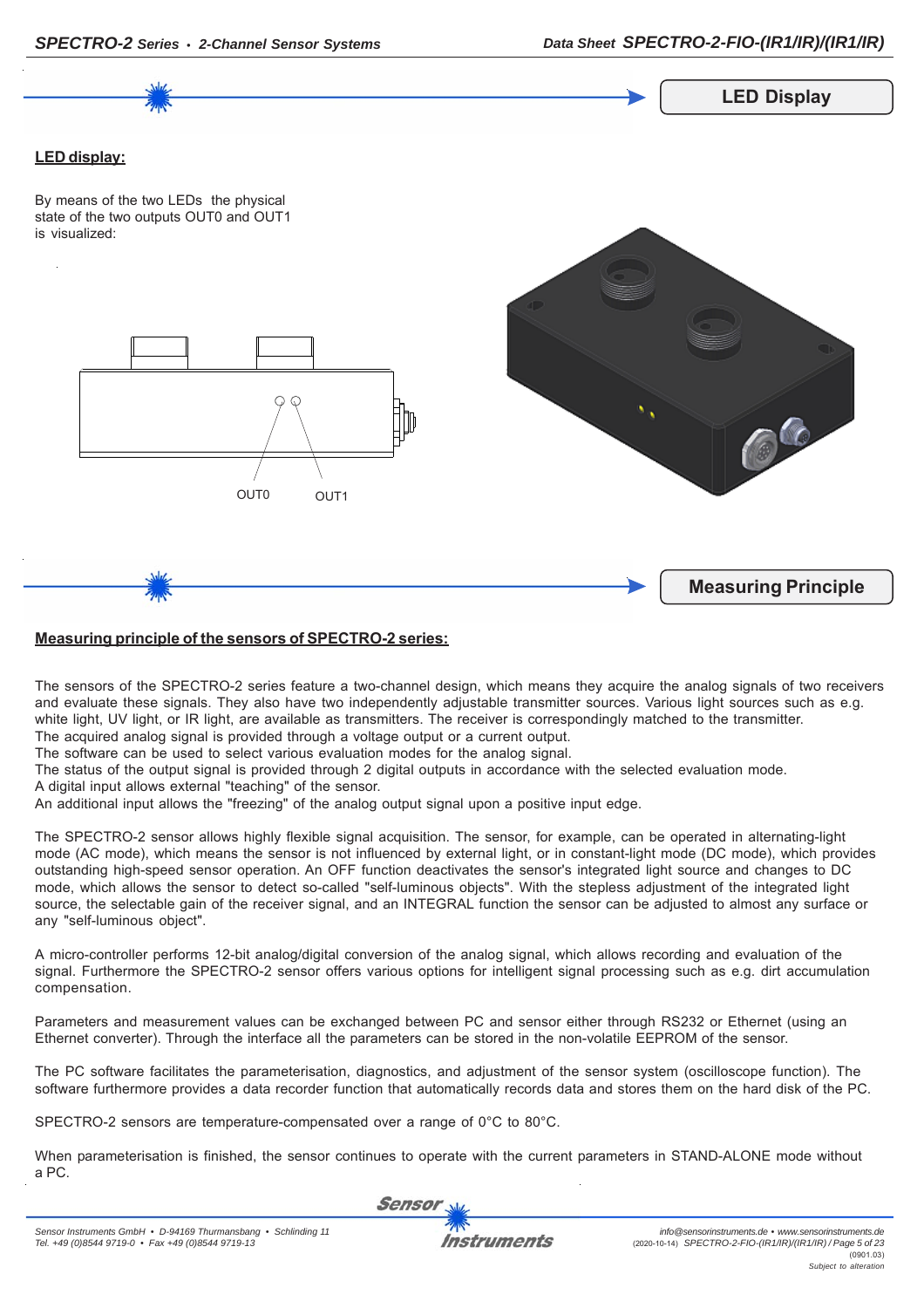

**Parameterization**

### **Windows® user interface:**

*(The current software version is available for download on our website.)*

The PC software SPECTRO2-Scope facilitates the parameterization, the diagnosis, and the adjustment of the sensor system (oscilloscope function). Moreover, the software features a data recorder function that allows the automatic recording of recorded data and the saving of those at the hard disk of the PC.

|                                                                    |                        | SPECTRO2 Scope V1.6               |  |         |      |     |
|--------------------------------------------------------------------|------------------------|-----------------------------------|--|---------|------|-----|
| RECORDER<br>SCOPE<br>CONVERSION<br>PARA<br><b>TEACH</b><br>CONNECT | <b>SIG</b><br>$\alpha$ | ANALOG CHANNELS EVALUATION SIGNAL |  | CHO     | $-0$ | CH1 |
| ×<br>SENS<br>OPRG MODE<br><b>NORMAL</b><br>$\rightarrow$           | REF1                   | $4096 -$<br>$3840 -$              |  | 0.000 V |      |     |
| POWER SOURCE<br>POWER CHO + CH1<br>۳                               | $\bullet$              | $3584 -$                          |  |         |      |     |
| ۰<br>POWER MODE<br><b>STATIC</b>                                   |                        | $3328 -$                          |  |         |      |     |
| 500<br>POWER CHO (pm)                                              |                        | $3072 -$                          |  |         |      |     |
| 500<br>POWER CH1 (pm)                                              | TEMP                   | $2816 -$                          |  |         |      |     |
| LED MODE<br>DC<br><b>DYNWIN HI</b><br>3300                         | $\bullet$              | $2560 -$                          |  |         |      |     |
| DYNWIN LO<br>3200<br>AMP5                                          |                        | $2304 -$                          |  |         |      |     |
| <b>INTEGRAL</b><br>AVERAGE<br>$\overline{\phantom{a}}$<br>٠        |                        | $2048 -$                          |  |         |      |     |
| OFF<br>٠<br>CHANNEL OFFSET                                         |                        | 1792-                             |  |         |      |     |
| ASSIGN OFFSET<br>CHO<br>$\circ$<br>CHT<br>$\Omega$                 |                        | $1536 -$                          |  |         |      |     |
| ≛<br>CH0 / (CH0 + CH1)<br>EVALUATION MODE                          |                        | $1280 -$                          |  |         |      |     |
| ۳<br>ANALOG OUTMODE<br>U (Voltage)                                 | <b>OUTO</b><br>۰       | $1024 -$                          |  |         |      |     |
| ×<br>FULL<br>ANALOG RANGE                                          | <b>OUT1</b>            | $768 -$                           |  |         |      |     |
| ٠<br>ANALOG OUT<br>CONT                                            | ۰                      | $512 -$                           |  |         |      |     |
| 뇌<br>DIGITAL OUTMODE<br>DIRECT                                     |                        | $256 -$                           |  |         |      |     |
| $F$ RAM                                                            | INO.<br>۰              | $0 -$<br>$\circ$                  |  |         |      | 100 |

Parameters and measurement values can be exchanged between PC and sensor either through RS232 or Ethernet (using the Ethernet converter cab-4/ETH-500). Through the interface all the parameters can be stored in the non-volatile EEPROM of the sensor.

#### SPECTRO2 Scope V1.6





The SCOPE tab visualizes an oscilloscope.

 $|D| \times$ 

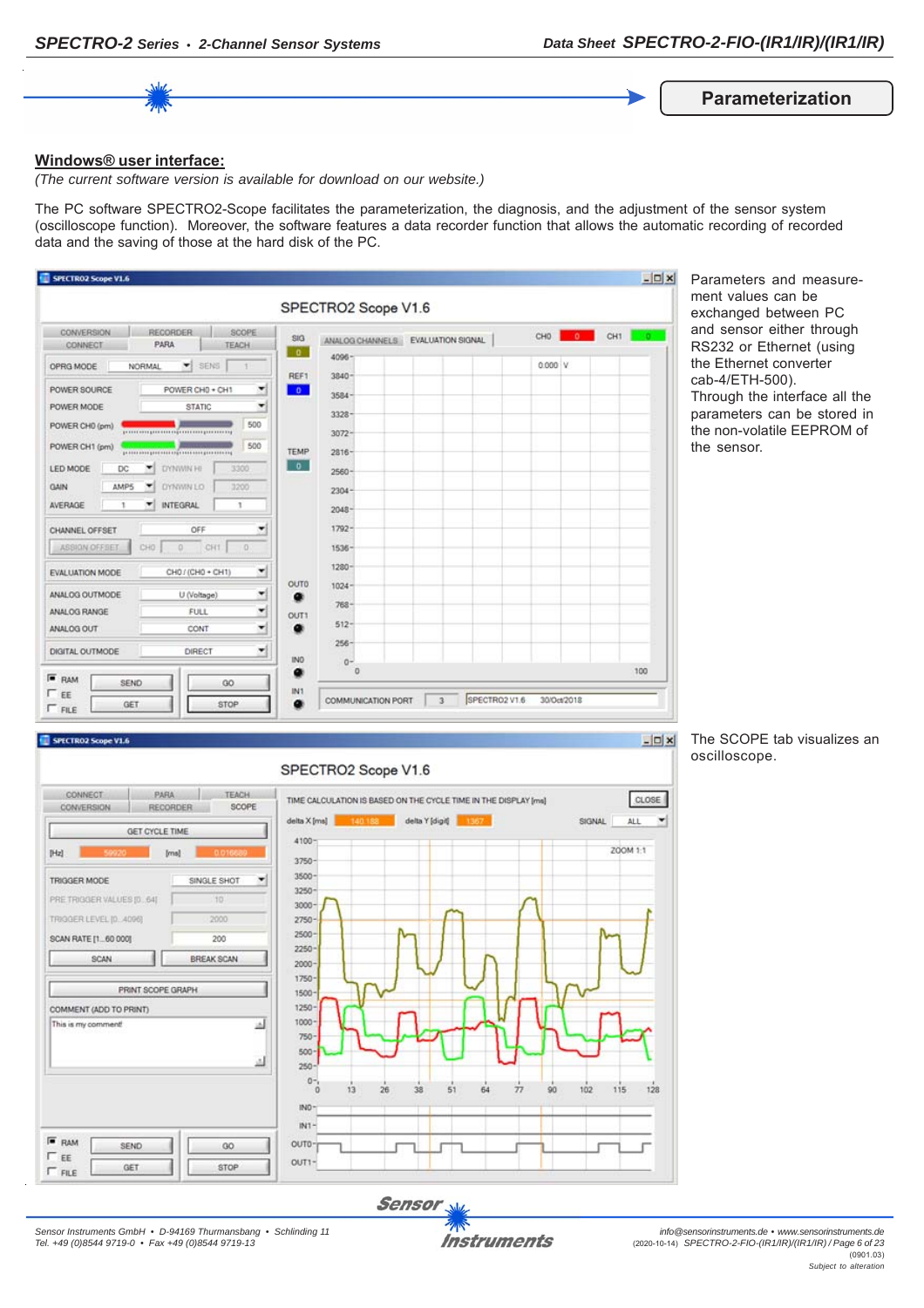

**Firmware Update**

# **Firmware update by means of the software ..FirmwareLoader":**

| $ \Box$ $\times$<br><b>FIRMWARE LOADER V1.1</b>                            |                                   |  |  |
|----------------------------------------------------------------------------|-----------------------------------|--|--|
| <b>ESTABLISH CONNECTION</b>                                                |                                   |  |  |
| <b>SELECT COMPORT [1256]</b><br><b>BAUDRATE</b>                            | TRY TO CONNECT<br>115200          |  |  |
| <b>FIRMWARE UPDATE</b>                                                     |                                   |  |  |
| <b>READ FIRMWARE FROM DISK</b>                                             | <b>CLEAR WINDOW</b>               |  |  |
| ARM FIRMWARE LOADER                                                        | <b>DISARM FIRMWARE LOADER</b>     |  |  |
| IT IS STRONGLY RECOMMENDED TO UPDATE THE FIRMWARE ACCORDING TO THE MANUAL! |                                   |  |  |
| SPECTRO3 V4.0<br>RT May 09 2012                                            |                                   |  |  |
|                                                                            |                                   |  |  |
|                                                                            |                                   |  |  |
|                                                                            |                                   |  |  |
|                                                                            |                                   |  |  |
|                                                                            |                                   |  |  |
|                                                                            |                                   |  |  |
|                                                                            |                                   |  |  |
|                                                                            |                                   |  |  |
|                                                                            |                                   |  |  |
|                                                                            |                                   |  |  |
|                                                                            |                                   |  |  |
|                                                                            |                                   |  |  |
| <b>CREATE EEPROM BACKUP</b>                                                |                                   |  |  |
| READ EEPROM DATA FROM SENSOR                                               | <b>SAVE EEPROM DATA TO SENSOR</b> |  |  |
| EEPROM TRANSFER FILE d:\BackupFiles\EEPROM_Backup 1131.dat                 |                                   |  |  |

The software "Firmware Loader" allows the user to perform an automatic firmware update. The update will be carried out through the RS232 interface.

An initialisation file (xxx.ini) and a firmware file (xxx.elf.S) are required for performing a firmware update. These files can be obtained from your supplier. In some cases an additional firmware file for the program memory (xxx.elf.p.S) is also needed, and this file will be automatically provided together with the other two files.

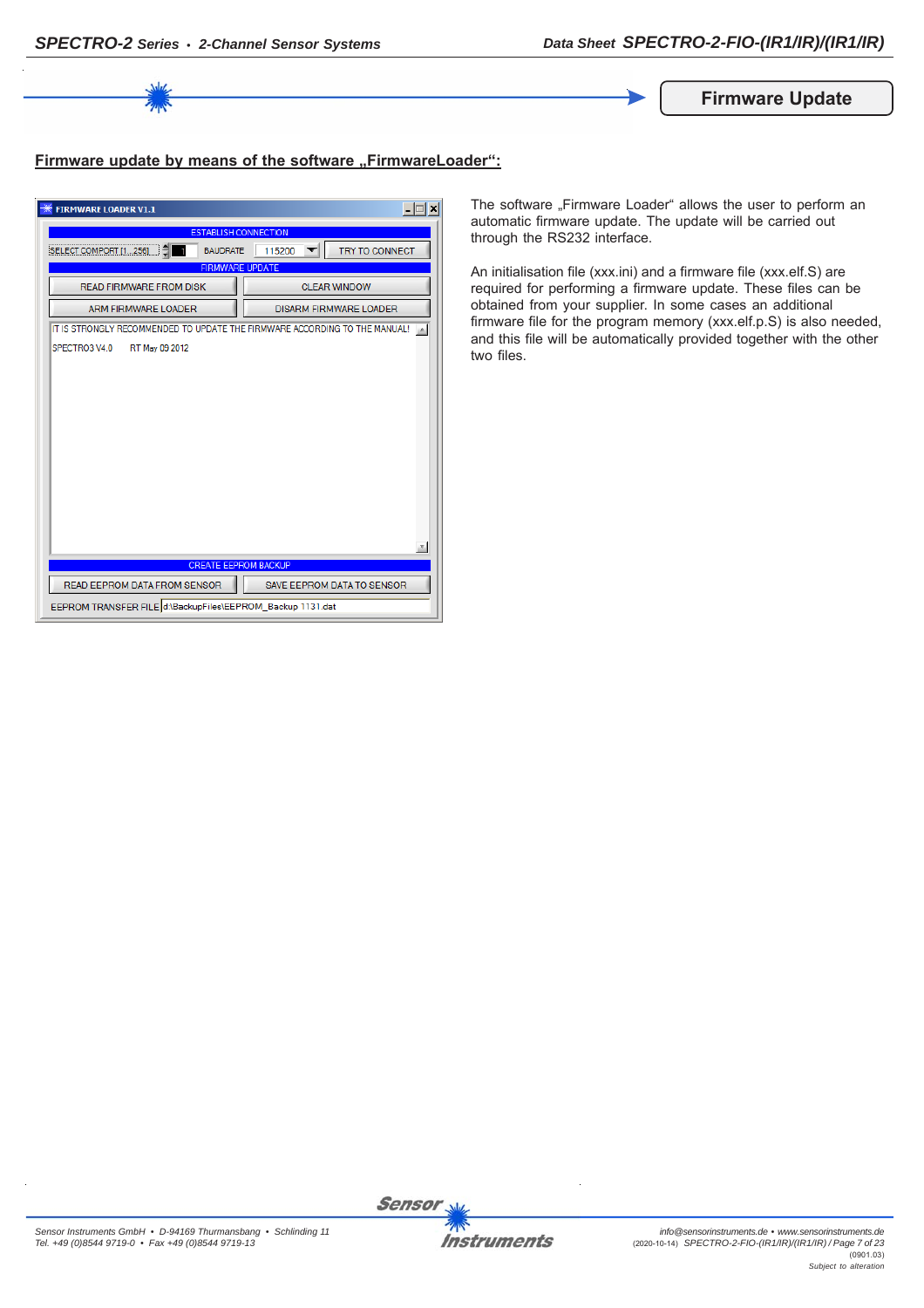

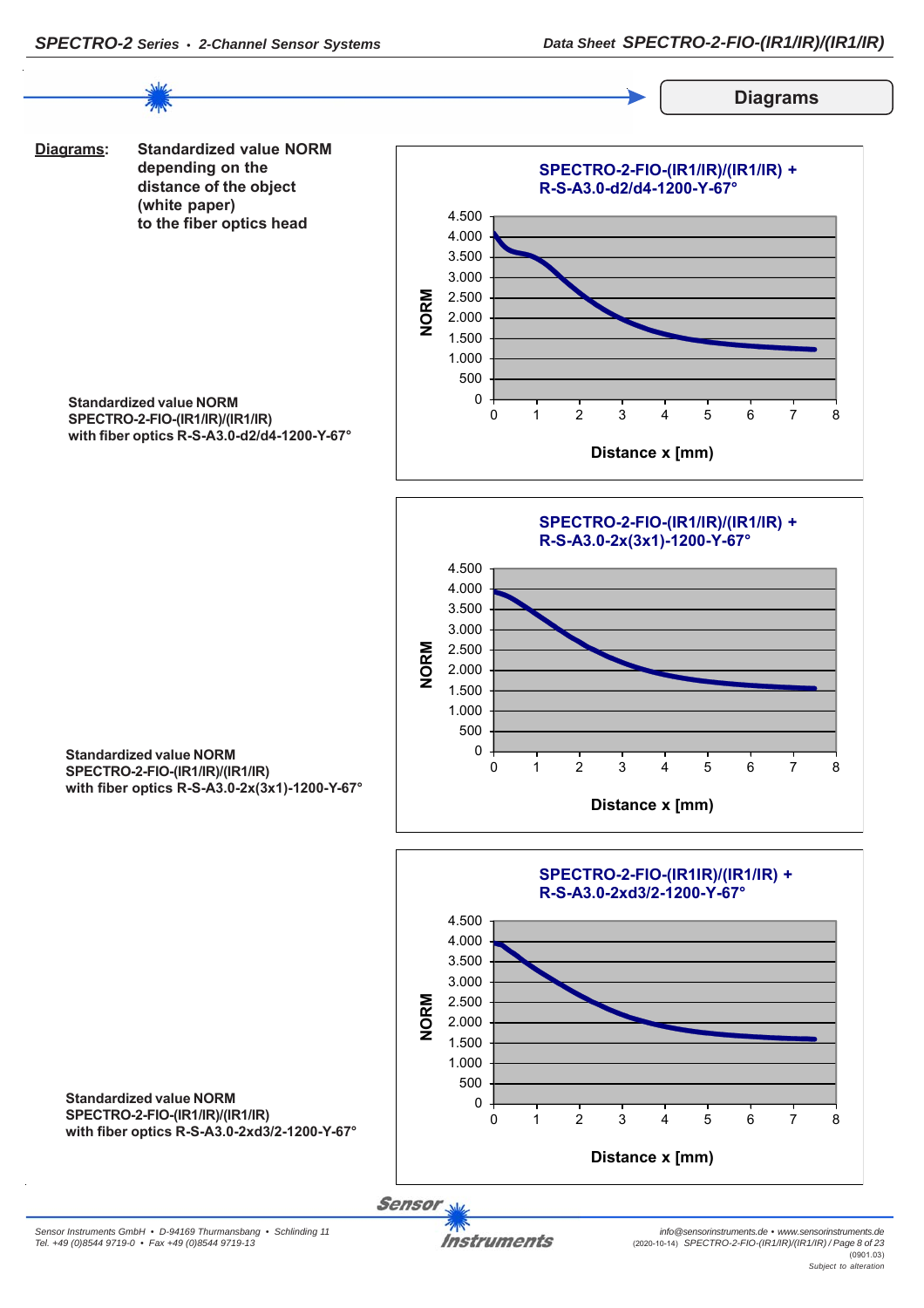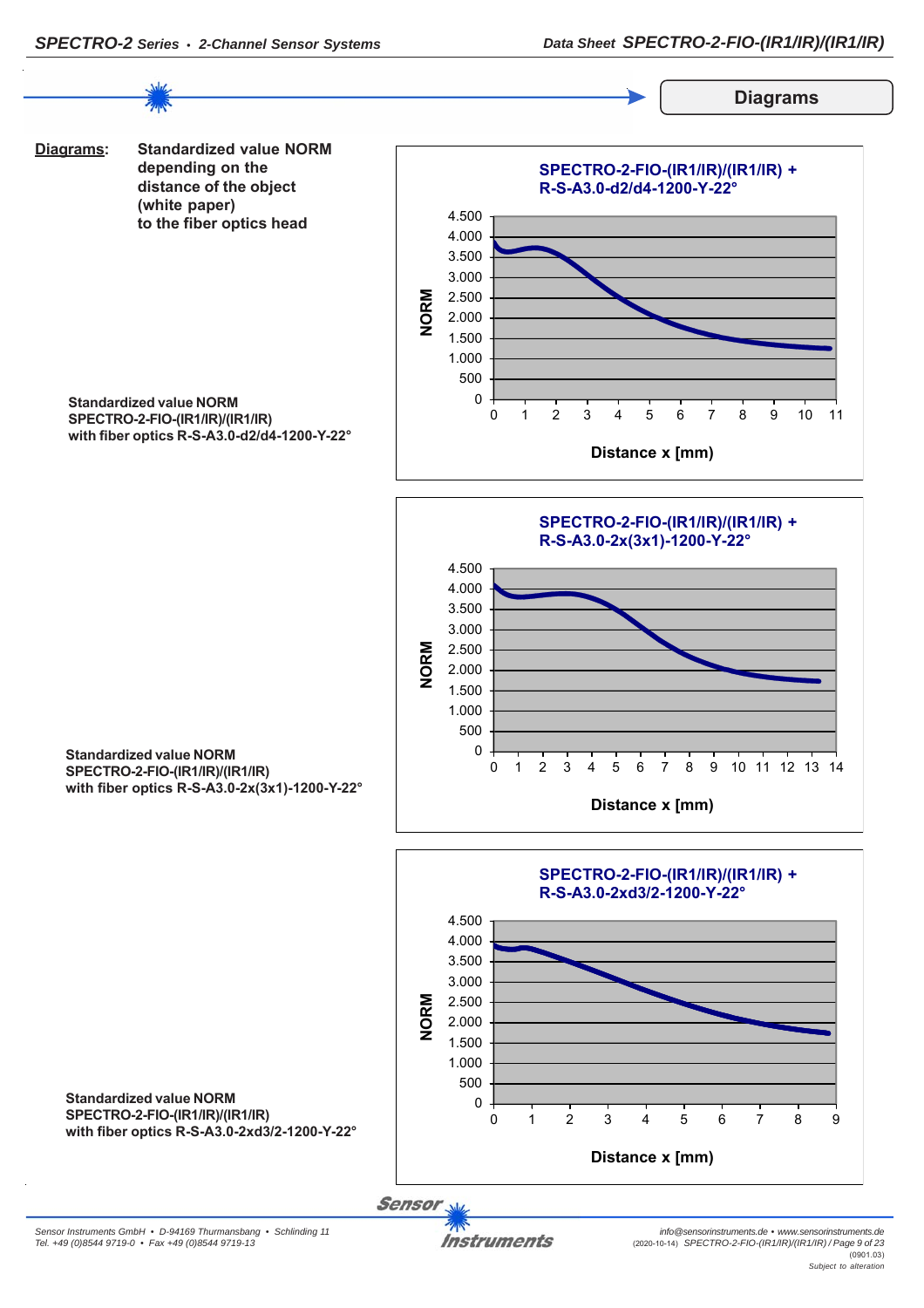# **Fiber Optics**

#### **Field of use:**

Optical fibers offer solutions for difficult tasks in optoelectronis. They can be used universally and allow flexible applications.

#### **Advantages:**

- Highest quality
- Selection from different fiber types
- Thermal stability
- Great variety of available standard sensor heads
- Special designs
- Various attachment optics available



#### **Characteristics:**

Light-conducting glass fibers are optical components that allow the transmission of light through any curved path based on the principle of total reflection.

The individual fiber is composed of high-break core glass and low-break cladding glass. The light beams entering the core glass within the critical angle are guided through the fiber by way of reflection at the core/cladding contact surfaces (step index fiber).

The highly flexible optical fibers are made of bundled individual glass fibers. The ends are each glued into a sensor head and a connector. The faces are optically polished. For protection against mechanical, chemical, or thermal destruction the optical fibers are provided with a corresponding protective sheath.

#### **Order Code:**



*Sensor Instruments GmbH • D-94169 Thurmansbang • Schlinding 11 Tel. +49 (0)8544 9719-0 • Fax +49 (0)8544 9719-13*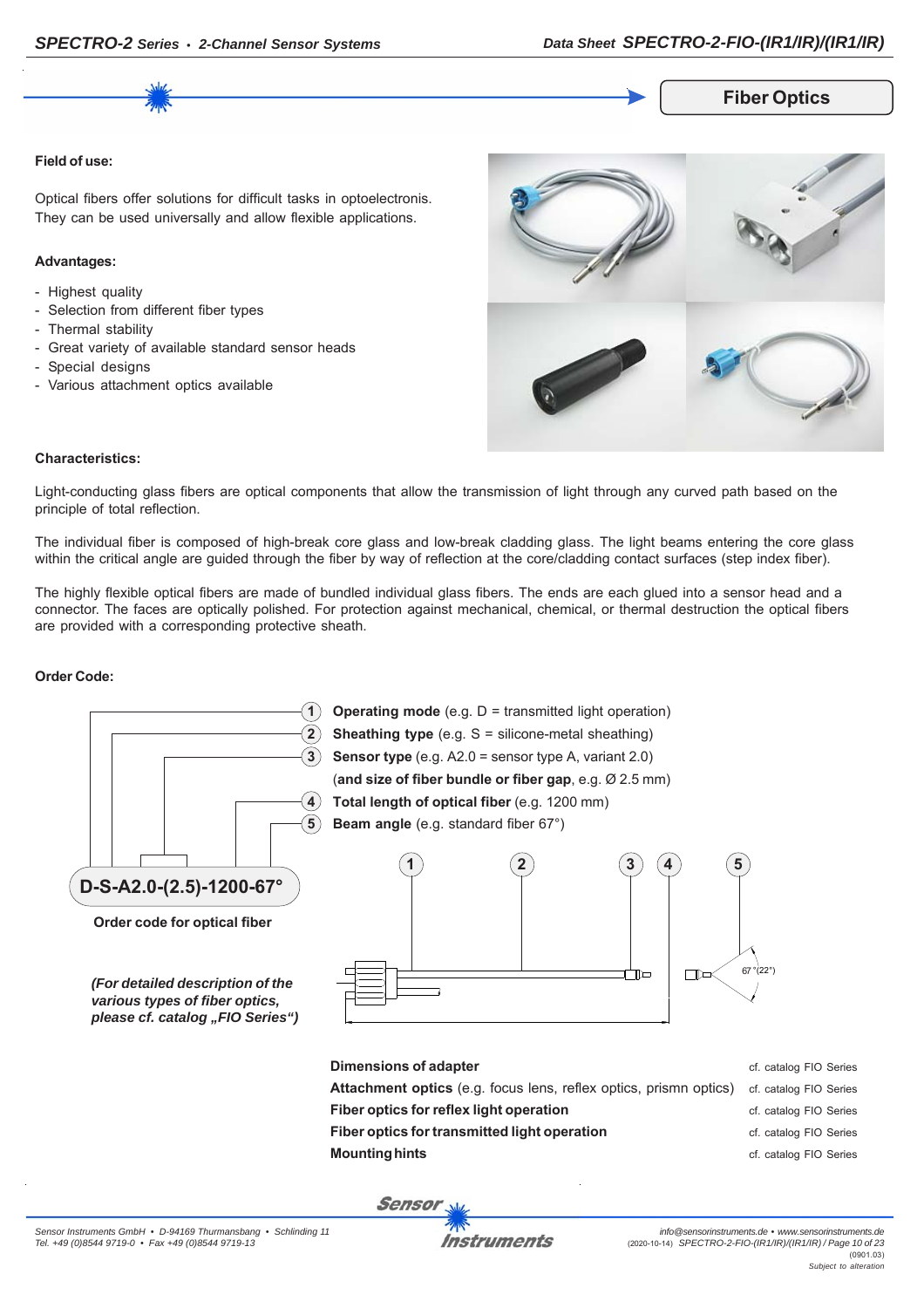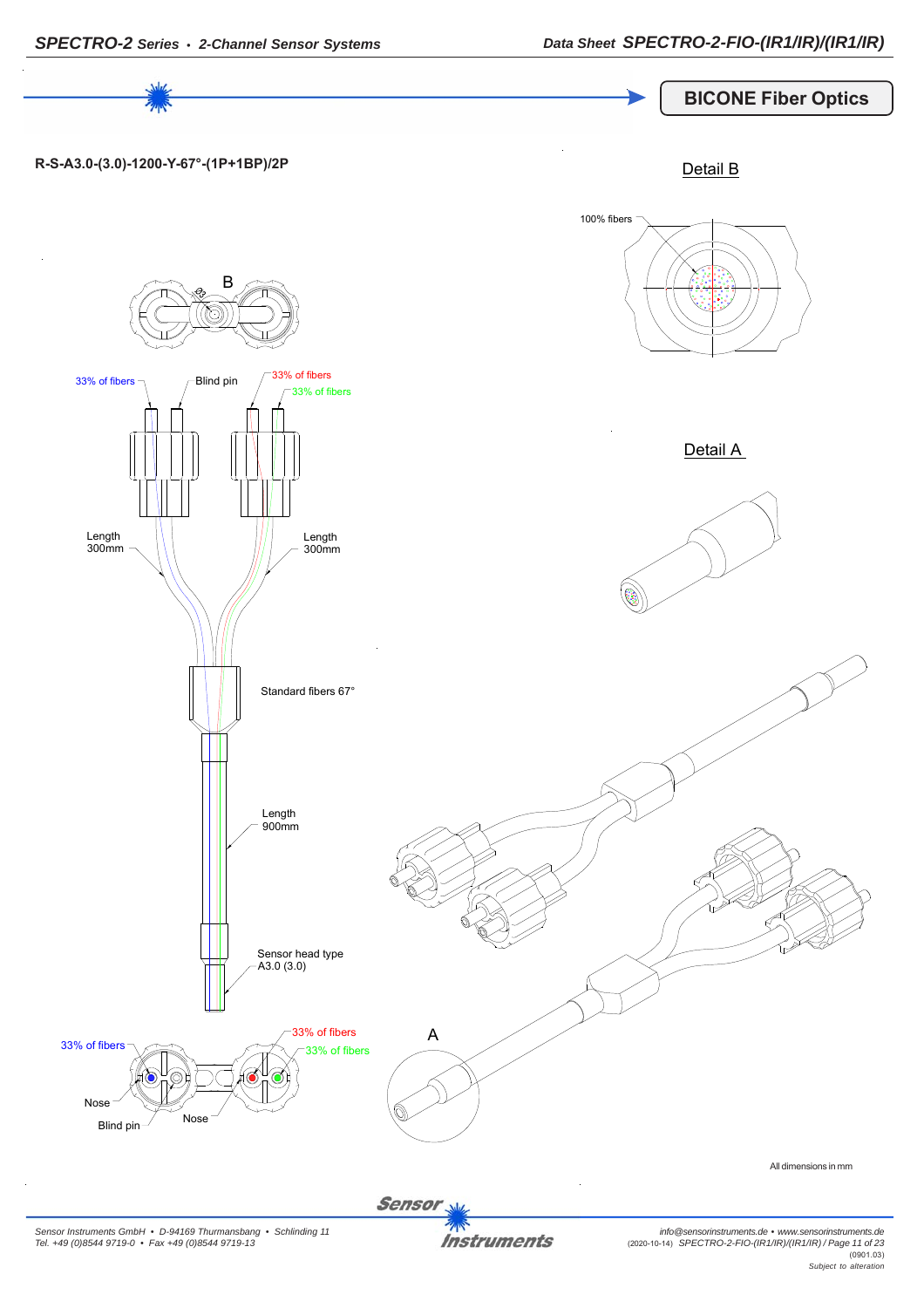

# **BICONE Fiber Optics**

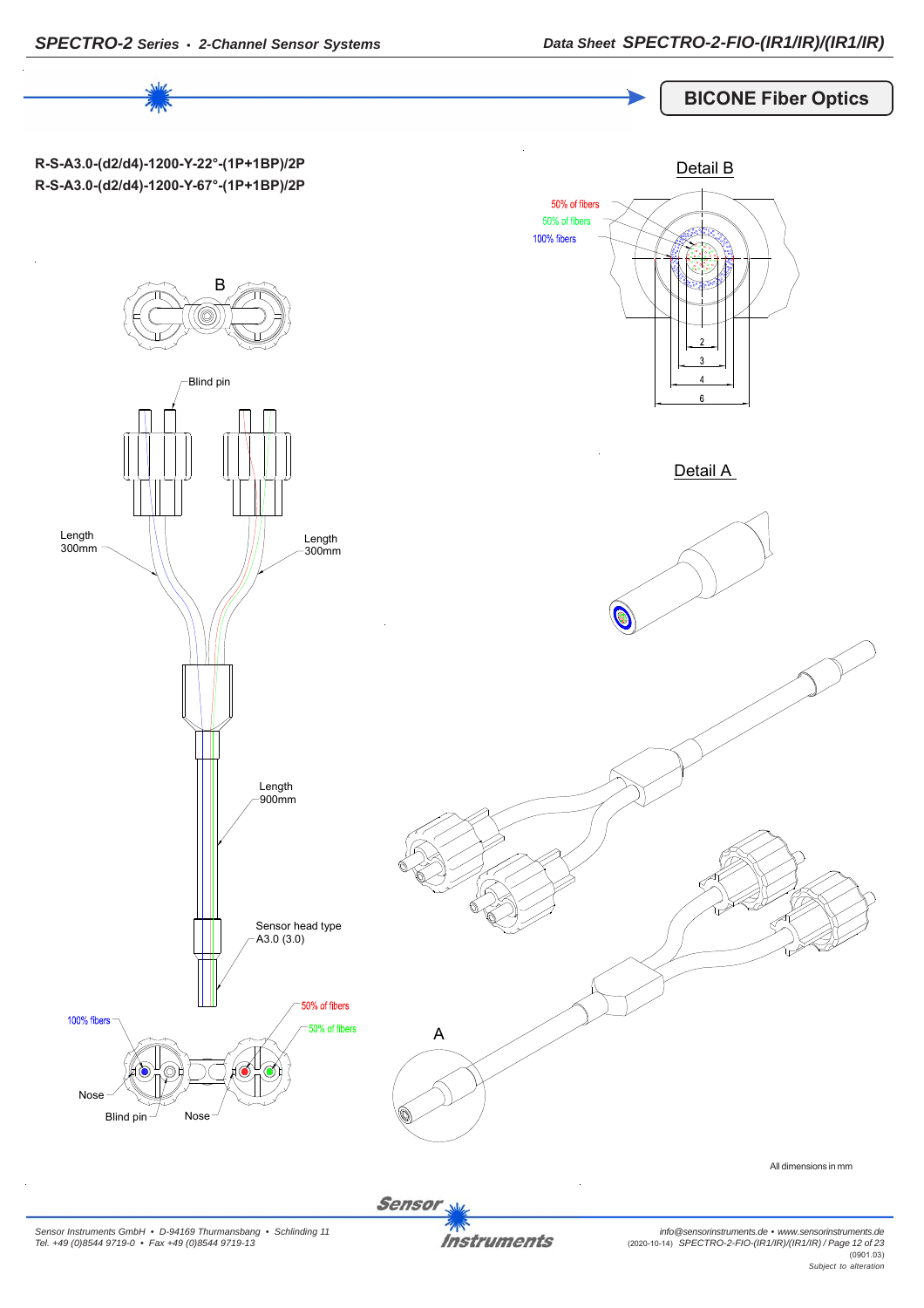

**Instruments**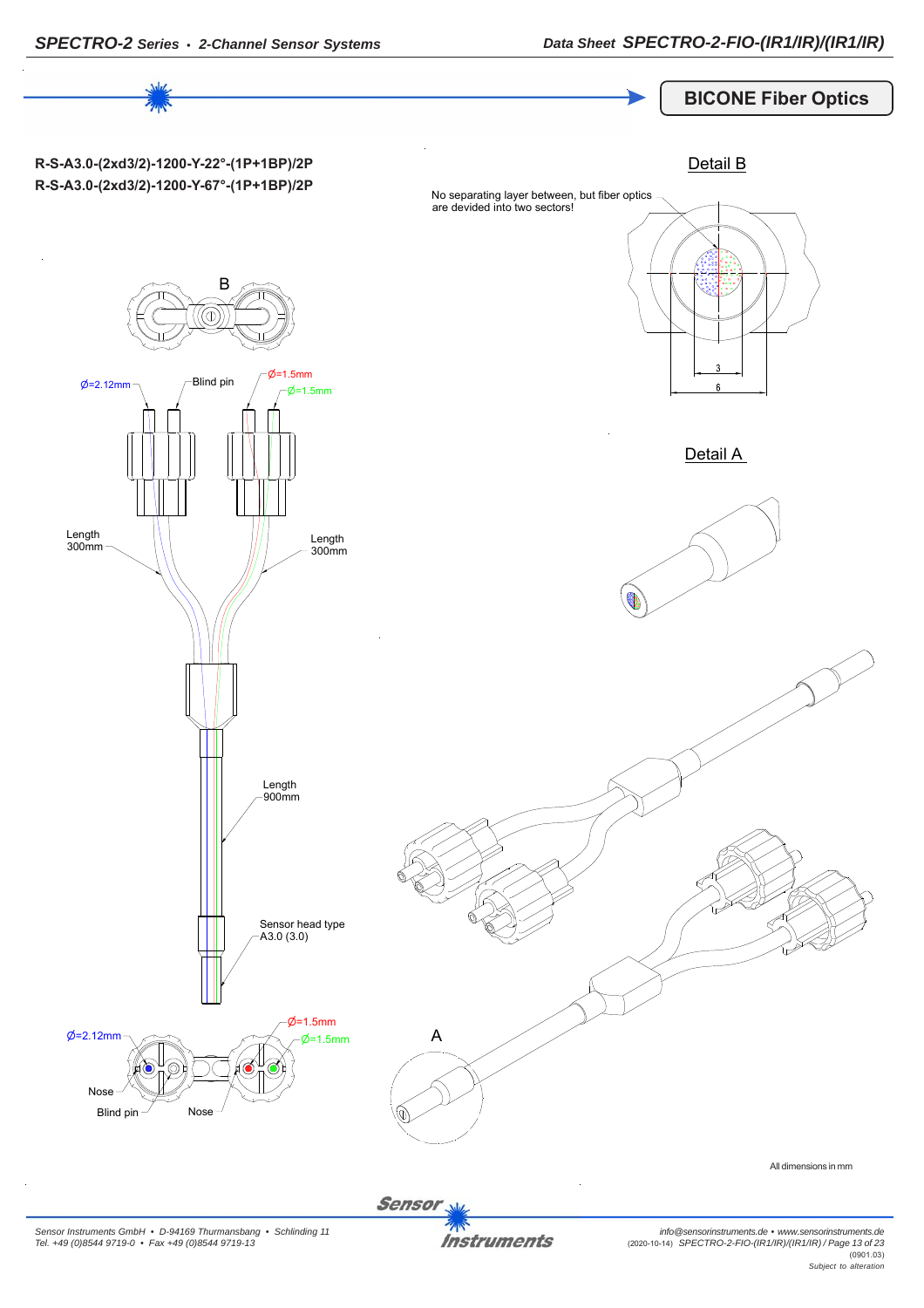# **BICONE Fiber Optics**



Sensor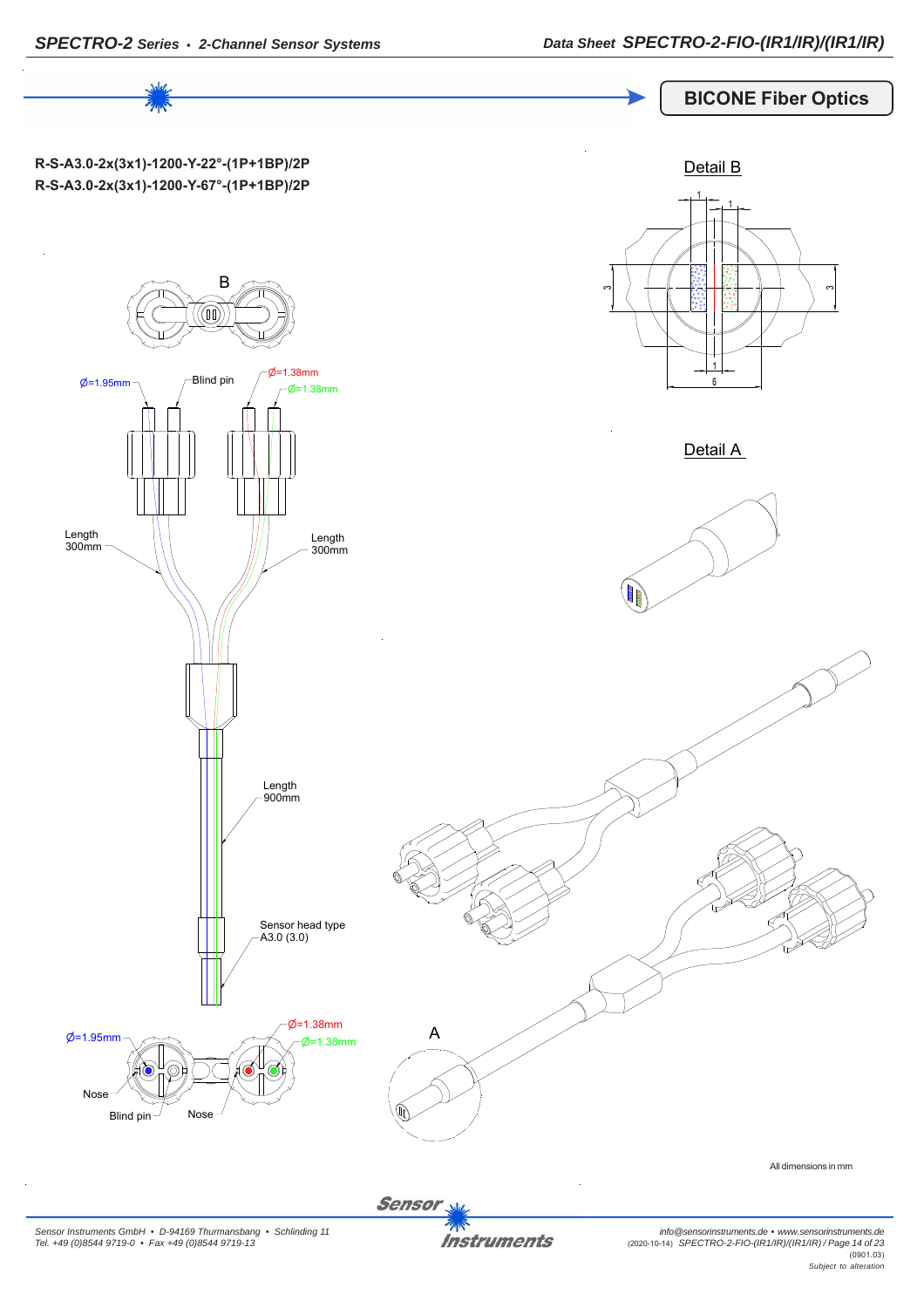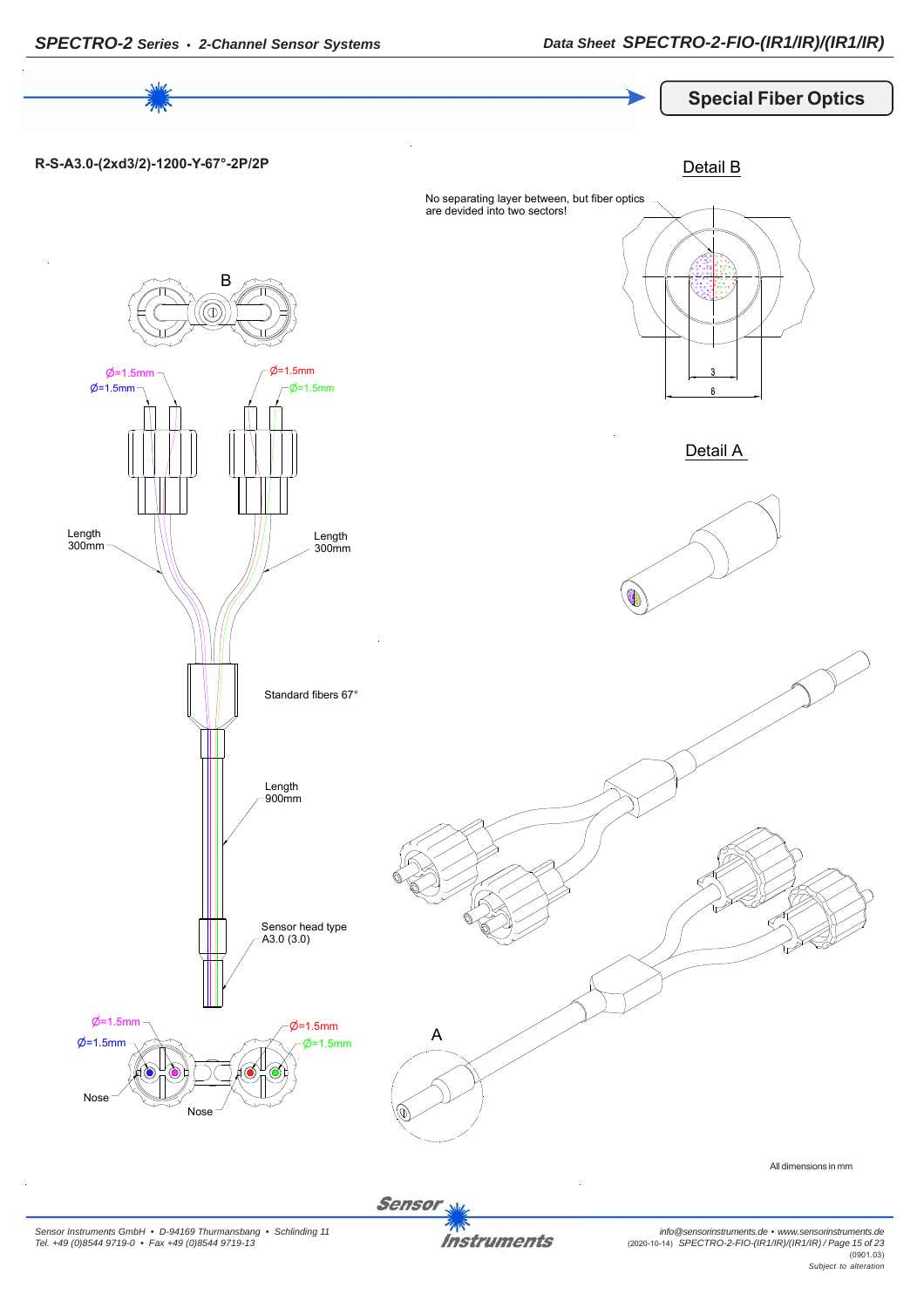

*Sensor Instruments GmbH • D-94169 Thurmansbang • Schlinding 11 Tel. +49 (0)8544 9719-0 • Fax +49 (0)8544 9719-13*

*info@sensorinstruments.de • www.sensorinstruments.de* (2020-10-14) *SPECTRO-2-FIO-(IR1/IR)/(IR1/IR) / Page 16 of 23* (0901.03) *Subject to alteration*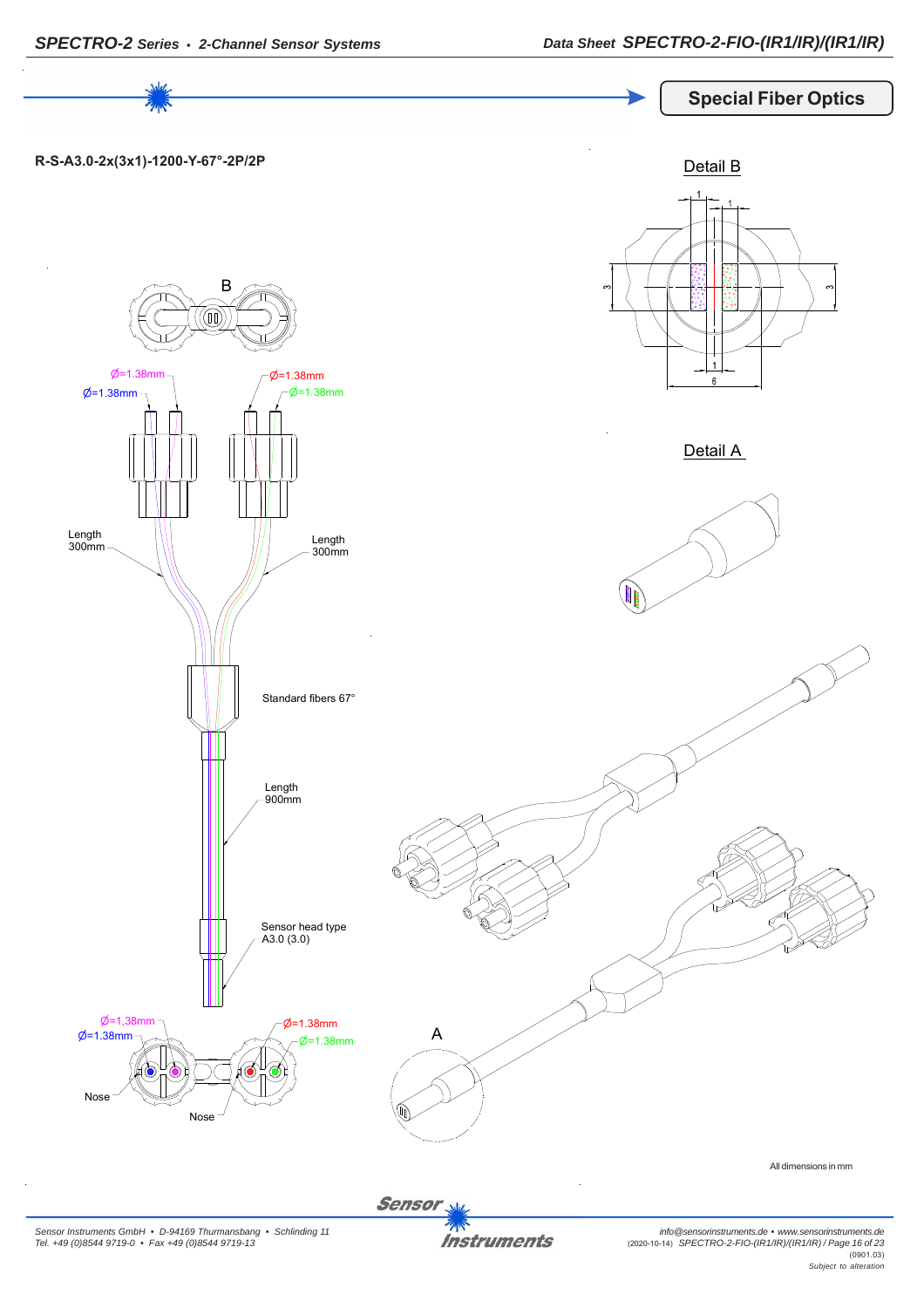



*Sensor Instruments GmbH • D-94169 Thurmansbang • Schlinding 11 Tel. +49 (0)8544 9719-0 • Fax +49 (0)8544 9719-13*

*info@sensorinstruments.de • www.sensorinstruments.de* (2020-10-14) *SPECTRO-2-FIO-(IR1/IR)/(IR1/IR) / Page 17 of 23* (0901.03) *Subject to alteration*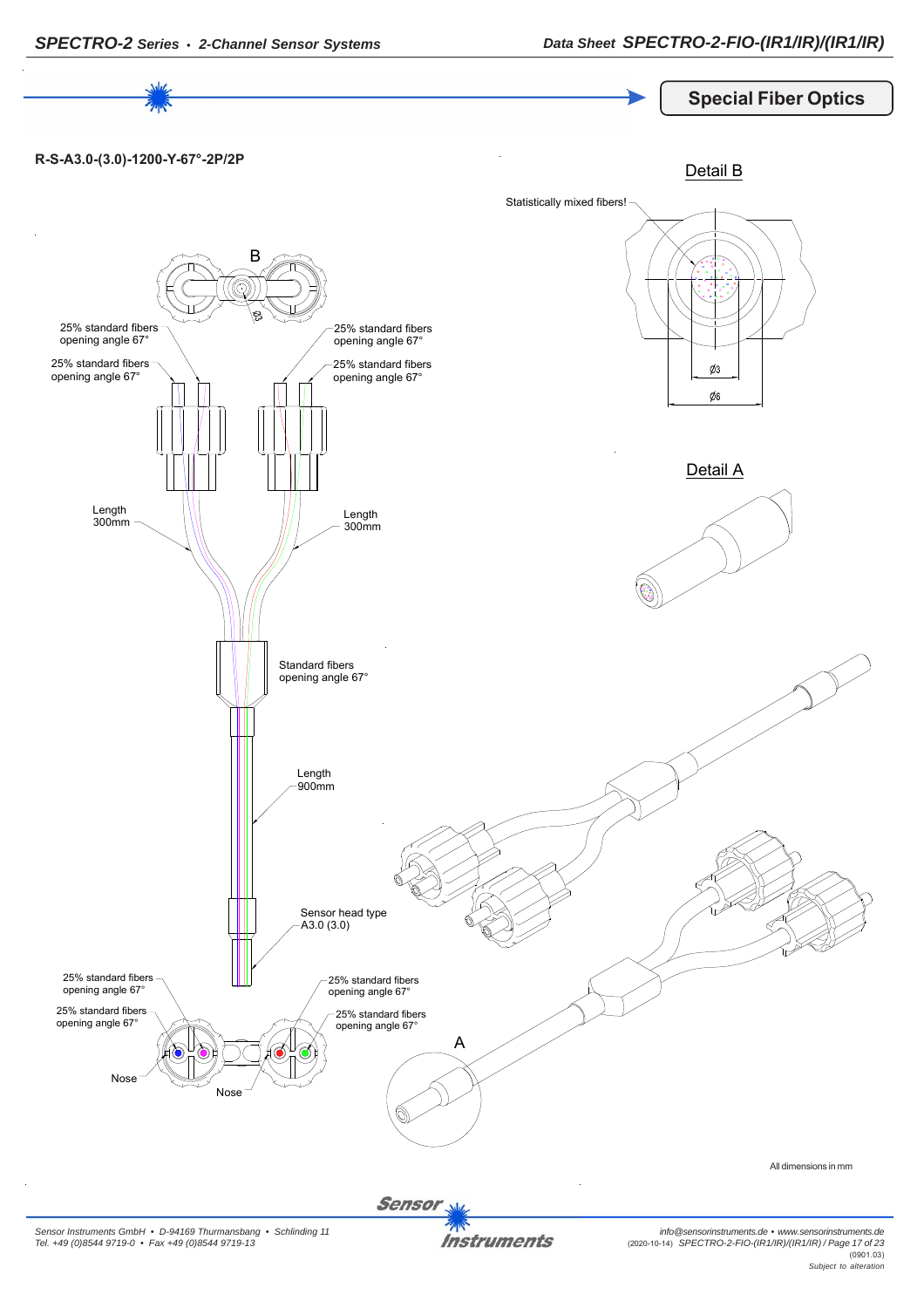

*Sensor Instruments GmbH • D-94169 Thurmansbang • Schlinding 11 Tel. +49 (0)8544 9719-0 • Fax +49 (0)8544 9719-13*

*info@sensorinstruments.de • www.sensorinstruments.de* (2020-10-14) *SPECTRO-2-FIO-(IR1/IR)/(IR1/IR) / Page 18 of 23* (0901.03) *Subject to alteration*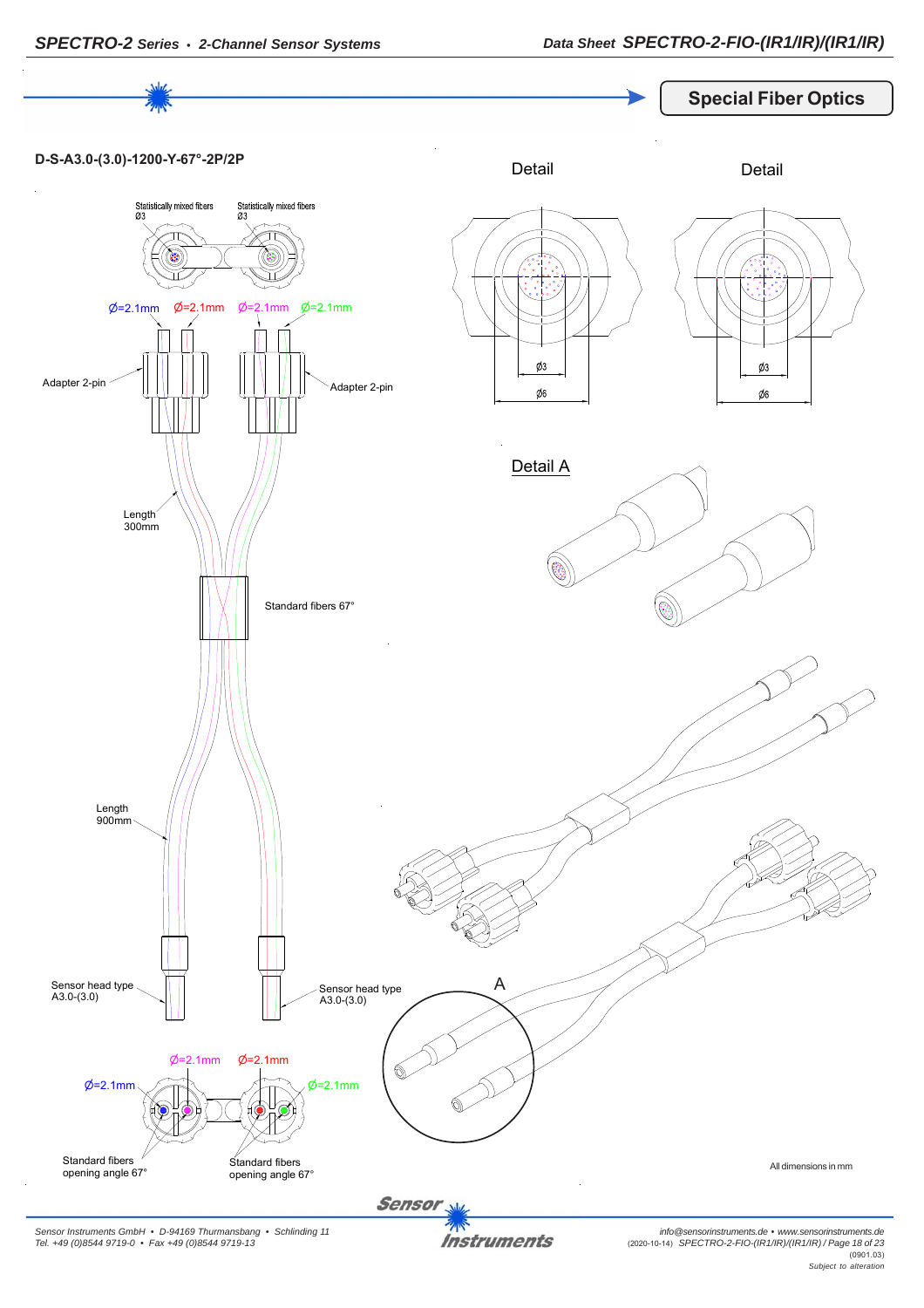

*Sensor Instruments GmbH • D-94169 Thurmansbang • Schlinding 11 Tel. +49 (0)8544 9719-0 • Fax +49 (0)8544 9719-13*

*info@sensorinstruments.de • www.sensorinstruments.de* (2020-10-14) *SPECTRO-2-FIO-(IR1/IR)/(IR1/IR) / Page 19 of 23* (0901.03) *Subject to alteration*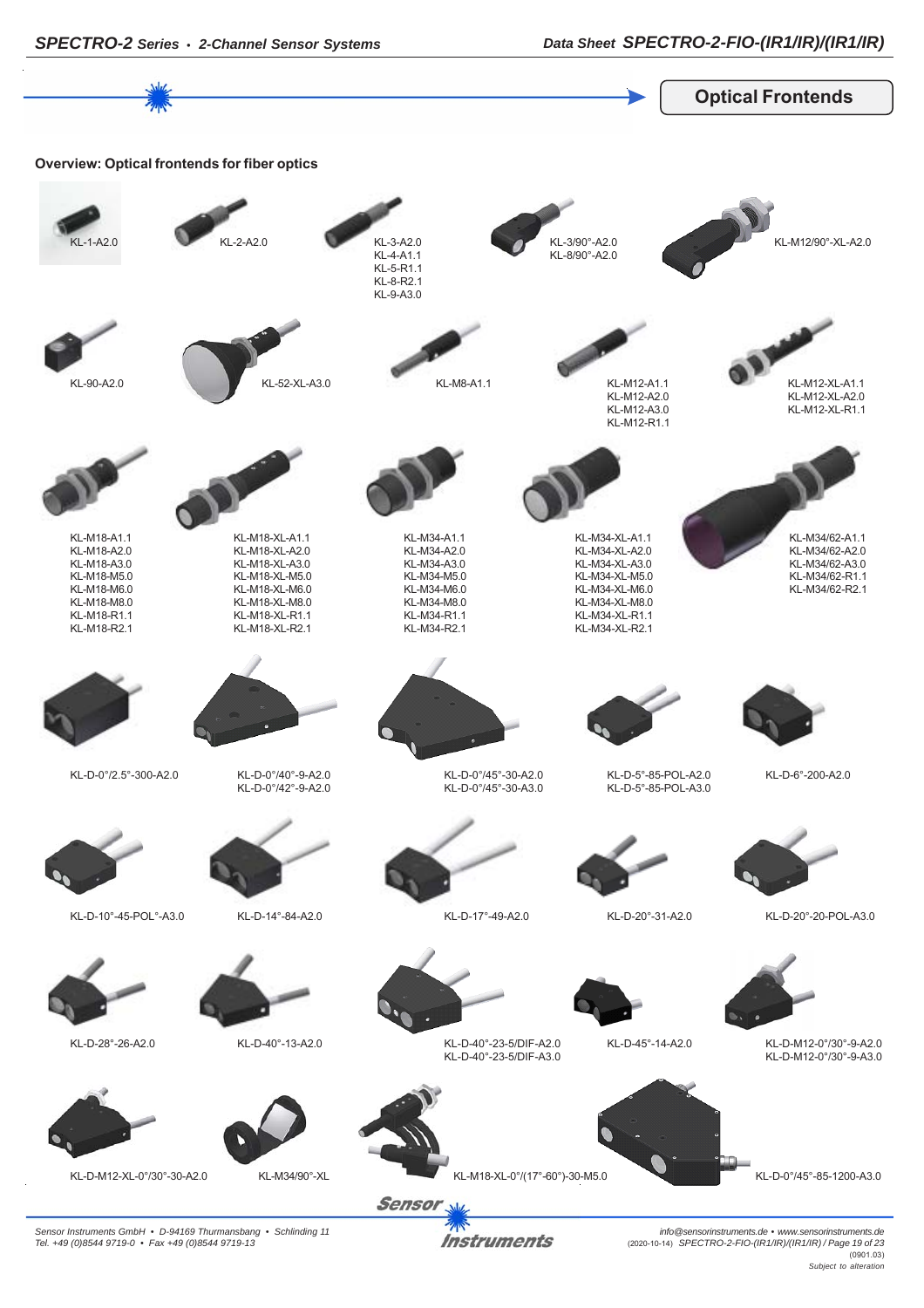**Optical Frontends**

## **Optical frontends for reflected light or transmitted light fiber optics:**

| Part number:                                             | Suitable for fiber optics type:<br>$(R, T = reflected light, D= transmitted light)$ | <b>Characteristics:</b>                                            |
|----------------------------------------------------------|-------------------------------------------------------------------------------------|--------------------------------------------------------------------|
| $KL-1-A2.0$ (2 pcs. necessary)                           | D-S-A2.0-(2.5)--67° or 22°                                                          | Transmitter/receiver distance typ. 50 mm  200 mm                   |
| KL-2-A2.0                                                | R-S-A2.0-(2.5)--67° or 22°                                                          | Transmitter/receiver distance max. 300 mm, beam divergency ± 7,5°  |
| KL-2-A2.0 (2 pcs. necessary)                             | D-S-A2.0-(2.5)--67° or 22°                                                          | Transmitter/receiver distance max. 300 mm, beam divergency ± 7,5°  |
| KL-3-A2.0                                                | R-S-A2.0-(2.5)--67° or 22°                                                          | Working distance typ. 10 mm  20 mm                                 |
| KL-D-3/30-R/D-A2.0                                       | R/D-S-A2.0-(2.5)-1200-67° Special version*                                          | Working distance typ. 30 mm                                        |
| KL-4-A1.1                                                | R-S-A1.1-(0.6)--67° or 22°                                                          | Working distance typ. 10 mm  15 mm                                 |
| KL-4-A1.1                                                | $R-S-A1.1-(1.1)$ --67° or 22°                                                       | Working distance typ. 10 mm  15 mm                                 |
| KL-4-A1.1                                                | $R-S-A1.1-(1.5)$ --67° or 22°                                                       | Working distance typ. 10 mm  15 mm                                 |
| KL-5-R1.1                                                | R-S-R1.1-(3x0.5)--67° or 22°                                                        | Working distance typ. 8 mm  20 mm                                  |
| KL-8-R2.1                                                | R-S-R2.1-(6x1)--67° or 22°                                                          | Working distance typ. 8 mm  25 mm                                  |
| KL-8-N-R2.1                                              | R-S-R2.1-(6x1)--67° or 22°                                                          | Working distance typ. 8 mm  25 mm with guide slot (adjustment aid) |
| KL-8/90°-R2.1                                            | R-S-R2.1-(6x1)--67° oder 22°                                                        | Working distance typ. 8 mm  25 mm                                  |
| KL-9-A3.0                                                | R-S-A3.0-(3.0)--67° or 22°                                                          | Working distance typ. 8 mm  25 mm                                  |
| KL-90-A2.0 (2 pcs. necessary) D-S-A2.0-(2.5)--67° or 22° |                                                                                     | Working distance typ. 20 mm  100 mm - prismatic optics             |
| KL-52-XL-A3.0                                            | $R-S-A3.0-(3.0)$ --67°                                                              | Optics diameter 52 mm                                              |
| KL-M8-A1.1                                               | $R-S-A1.1-(1.5)--67°$                                                               | Working distance typ. 8 mm  20 mm                                  |
| KL-M12-A1.1                                              | $R-S-A1.1-(1.5)$ --67°                                                              | Working distance typ. 8 mm  40 mm                                  |
| KL-M12-A2.0                                              | $R-S-A2.0-(2.5)--67^{\circ}$                                                        | Working distance typ. 8 mm  40 mm                                  |
| KL-M12-A3.0                                              | $R-S-A3.0-(3.0)$ --67°                                                              | Working distance typ. 8 mm  40 mm                                  |
| KL-M12-R1.1                                              | R-S-R1.1-(3x0.5)--67°                                                               | Working distance typ. 8 mm  40 mm                                  |
| KL-M12-XL-A1.1                                           | $R-S-A1.1-(1.5)$ --67°                                                              | Working distance typ. 10 mm  100 mm                                |
| KL-M12-XL-A2.0                                           | $R-S-A2.0-(2.5)--67^{\circ}$                                                        | Working distance typ. 10 mm  100 mm                                |
| KL-M12/90°-XL-A2.0                                       | $R-S-A2.0-(2.5)--67^{\circ}$                                                        | Working distance typ. 10 mm  100 mm                                |
| KL-M12-XL-R1.1                                           | R-S-R1.1-(3x0.5)--67°                                                               | Working distance typ. 10 mm  100 mm                                |
| KL-M18-A1.1                                              | $R-S-A1.1-(1.5)$ --67°                                                              | Working distance typ. 20 mm  60 mm                                 |
| KL-M18-A2.0                                              | $R-S-A2.0-(2.5)--67^{\circ}$                                                        | Working distance typ. 20 mm  60 mm                                 |
| KL-M18-A3.0                                              | $R-S-A3.0-(3.0)$ --67°                                                              | Working distance typ. 20 mm  60 mm                                 |
| KL-M18-M5.0                                              | T-S-M5.0-(5.0)--67° Special version*                                                | Working distance typ. 20 mm  60 mm                                 |
| KL-M18-M6.0                                              | T-S-M6.0-(6.0)--67° Special version*                                                | Working distance typ. 20 mm  60 mm                                 |
| KL-M18-M8.0                                              | T-S-M8.0-(8.0)--67° Special version*                                                | Working distance typ. 20 mm  60 mm                                 |
| KL-M18-R1.1                                              | R-S-R1.1-(3x0.5)--67°                                                               | Working distance typ. 20 mm  60 mm                                 |
| KL-M18-R2.1                                              | $R-S-R2.1-(6x1)$ --67°                                                              | Working distance typ. 20 mm  60 mm                                 |
| KL-M18-XL-A1.1                                           | $R-S-A1.1-(1.5)--67°$                                                               | Working distance typ. 10 mm  200 mm                                |
| KL-M18-XL-A2.0                                           | R-S-A2.0-(2.5)--67°                                                                 | Working distance typ. 10 mm  200 mm                                |
| KL-M18-XL-A3.0                                           | R-S-A3.0-(3.0)--67°                                                                 | Working distance typ. 10 mm  200 mm                                |
| KL-M18-XL-M5.0                                           | T-S-M5.0-(5.0)--67° Special version*                                                | Working distance typ. 10 mm  200 mm                                |
| KL-M18-XL-M6.0                                           | T-S-M6.0-(6.0)--67° Special version*                                                | Working distance typ. 10 mm  200 mm                                |
| KL-M18-XL-M8.0                                           | T-S-M8.0-(8.0)--67° Special version*                                                | Working distance typ. 10 mm  200 mm                                |
| KL-M18-XL-R1.1                                           | R-S-R1.1-(3x0.5)--67°                                                               | Working distance typ. 10 mm  200 mm                                |
| KL-M18-XL-R2.1                                           | R-S-R2.1-(6x1)--67°                                                                 | Working distance typ. 10 mm  200 mm                                |

KL-M18-XL--0°/(17°-60°)-30-M5.0 2x T-S-M5.0-(5.0)-...-67° *Special version\** Angle between the two fiber optics is adjustable from 17° to 60°

#### \**Special version*:

*Version is different to the standard version (e.g. no standard fiber adapter) and therefore is suitable only for certain sensors or applications*

**Sensor**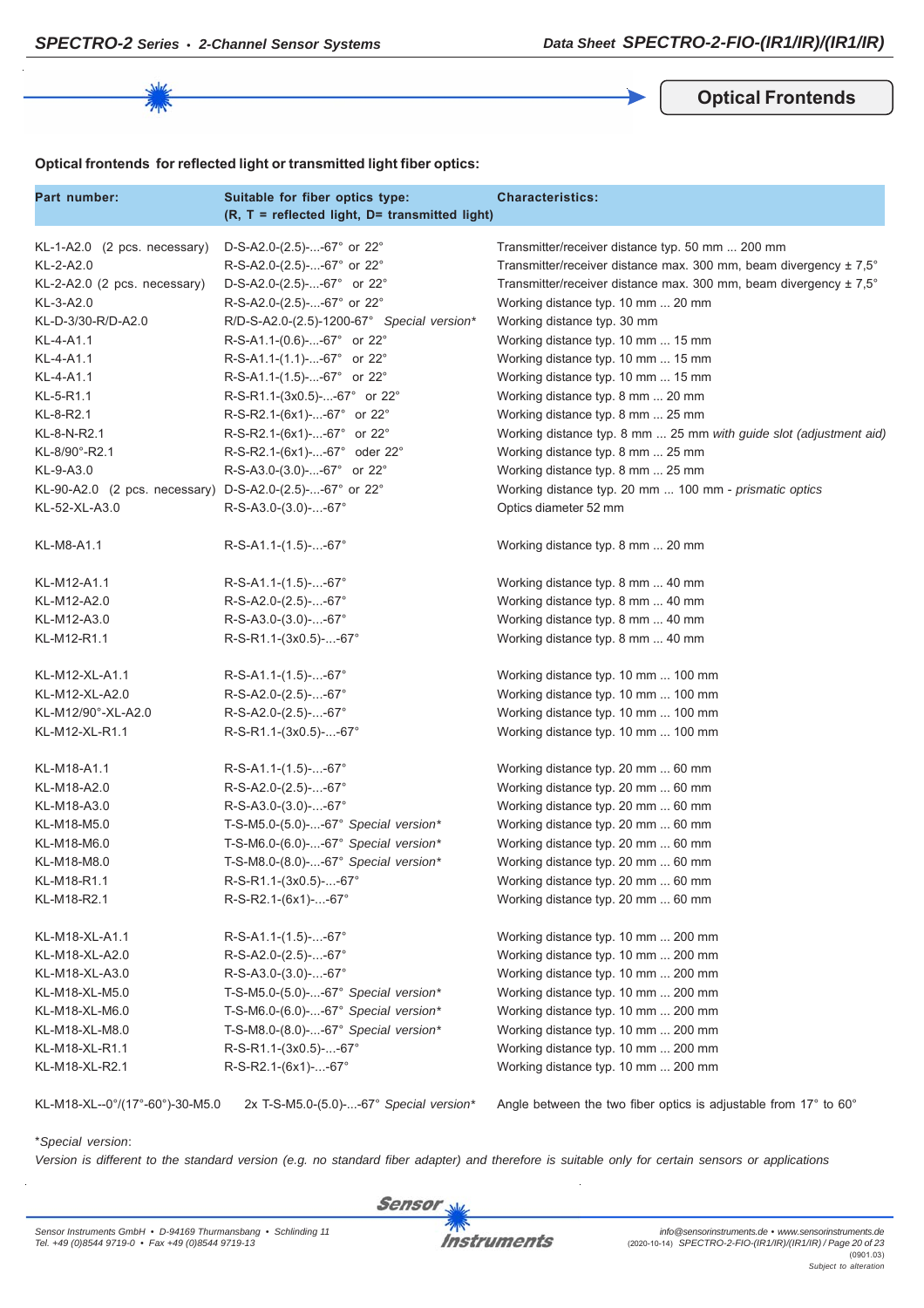**Optical Frontends**

| Part number:               | Suitable for fiber optics type:<br>(R, T = reflected light, D= transmitted light) | <b>Characteristics:</b>                                          |
|----------------------------|-----------------------------------------------------------------------------------|------------------------------------------------------------------|
| KL-M34-A1.1                | $R-S-A1.1-(1.5)--67°$                                                             | Working distance typ. 100 mm  250 mm                             |
| KL-M34-A2.0                | $R-S-A2.0-(2.5)--67^{\circ}$                                                      | Working distance typ. 100 mm  250 mm                             |
| KL-M34-A3.0                | $R-S-A3.0-(3.0)$ --67°                                                            | Working distance typ. 100 mm  250 mm                             |
| KL-M34-M5.0                | T-S-M5.0-(5.0)--67° Special version*                                              | Working distance typ. 100 mm  250 mm                             |
| KL-M34-M6.0                | T-S-M6.0-(6.0)--67° Special version*                                              | Working distance typ. 100 mm  250 mm                             |
| KL-M34-M8.0                | T-S-M8.0-(8.0)--67° Special version*                                              | Working distance typ. 100 mm  250 mm                             |
| KL-M34-R1.1                | R-S-R1.1-(3x0.5)--67°                                                             | Working distance typ. 100 mm  250 mm                             |
| KL-M34-R2.1                | R-S-R2.1-(6x1)--67°                                                               | Working distance typ. 100 mm  250 mm                             |
| KL-M34-XL-A1.1             | $R-S-A1.1-(1.5)$ --67°                                                            | Working distance typ. 50 mm  400 mm                              |
| KL-M34-XL-A2.0             | $R-S-A2.0-(2.5)--67^{\circ}$                                                      | Working distance typ. 50 mm  400 mm                              |
| KL-M34-XL-A3.0             | $R-S-A3.0-(3.0)$ --67°                                                            | Working distance typ. 50 mm  400 mm                              |
| KL-M34-XL-M5.0             | T-S-M5.0- $(5.0)$ --67° Special version*                                          | Working distance typ. 50 mm  400 mm                              |
| KL-M34-XL-M6.0             | T-S-M6.0-(6.0)--67° Special version*                                              | Working distance typ. 50 mm  400 mm                              |
| KL-M34-XL-M8.0             | T-S-M8.0-(8.0)--67° Special version*                                              | Working distance typ. 50 mm  400 mm                              |
| KL-M34-XL-(M25x1.5)-M8.0   | T-S-M8.0-(8.0)--67° Special version*                                              | as above but with cable screw fitting M25x1.5                    |
| KL-M34-XL-R1.1             | R-S-R1.1-(3x0.5)--67°                                                             | Working distance typ. 50 mm  400 mm                              |
| KL-M34-XL-R2.1             | R-S-R2.1-(6x1)--67°                                                               | Working distance typ. 50 mm  400 mm                              |
| KL-M34/62-A1.1             | $R-S-A1.1-(1.5)--67°$                                                             | Working distance typ. 80 mm  200 mm                              |
| KL-M34/62-A2.0             | R-S-A2.0-(2.5)--67°                                                               | Working distance typ. 80 mm  200 mm                              |
| KL-M34/62-A3.0             | $R-S-A3.0-(3.0)$ --67°                                                            | Working distance typ. 80 mm  200 mm                              |
| KL-M34/62-R1.1             | $R-S-R1.1-(3x0.5)$ --67°                                                          | Working distance typ. 80 mm  200 mm                              |
| KL-M34/62-R2.1             | R-S-R2.1-(6x1)--67°                                                               | Working distance typ. 80 mm  200 mm                              |
| KL-D-0°/2.5°-300-A2.0      | $D-S-A2.0-(2.5)$ --67°                                                            | Working distance typ. 100 mm  500 mm                             |
| KL-D-0°/40°-9-A2.0         | $D-S-A2.0-(2.5)$ --67°                                                            | (to be supplemented)                                             |
| KL-D-0°/42°-9-A2.0         | $D-S-A2.0-(2.5)$ --67°                                                            | (to be supplemented)                                             |
| KL-D-0°/45°-30-A2.0        | $D-S-A2.0-(2.5)$ --67°                                                            | (to be supplemented)                                             |
| KL-D-0°/45°-30-A3.0        | $D-S-A3.0-(3.0)$ --67°                                                            | (to be supplemented)                                             |
| KL-D-5°-85-POL-A2.0        | $D-S-A2.0-(2.5)$ --67°                                                            | (to be supplemented)                                             |
| KL-D-5°-85-POL-A3.0        | $D-S-A3.0-(3.0)$ --67°                                                            | (to be supplemented)                                             |
| KL-D-6°-200-A2.0           | $D-S-A2.0-(2.5)$ --67°                                                            | Working distance typ. 100 mm  230 mm                             |
| KL-D-14°-84-A2.0           | $D-S-A2.0-(2.5)$ --67°                                                            | Working distance typ. 60 mm  120 mm                              |
| KL-D-14°-84-A2.0-T400      | D-S-A2.0-(2.5)-1200-67°-T400                                                      | Working distance typ. 60 mm  120 mm thermally stable up to 400°C |
| KL-D-17°-49-A2.0           | $D-S-A2.0-(2.5)$ --67°                                                            | Working distance typ. 30 mm  80 mm                               |
| KL-D-20°-31-A2.0           | $D-S-A2.0-(2.5)$ --67°                                                            | Working distance typ. 10 mm  50 mm                               |
| KL-D-28°-26-A2.0           | $D-S-A2.0-(2.5)$ --67°                                                            | Working distance typ. 20 mm  50 mm                               |
| KL-D-28°-26-KG2-A2.0       | $D-S-A2.0-(2.5)$ --67°                                                            | Working distance typ. 20 mm  50 mm                               |
| KL-D-30°-23-A2.0           | $D-S-A2.0-(2.5)$ --67°                                                            | Working distance typ. 20 mm  30 mm                               |
| KL-D-30°-23-KG2-A2.0       | $D-S-A2.0-(2.5)$ --67°                                                            | Working distance typ. 20 mm  30 mm                               |
| KL-D-40°-13-A2.0           | $D-S-A2.0-(2.5)$ --67°                                                            | Working distance typ. 15 mm  25 mm                               |
| KL-D-40°-23-5/DIF-A2.0     | D-S-A2.0-(2.5)--67°                                                               | (to be supplemented)                                             |
| KL-D-40°-23-5/DIF-A3.0     | D-S-A3.0-(3.0)--67°                                                               | (to be supplemented)                                             |
| KL-D-45°-14-A2.0           | D-S-A2.0-(2.5)--67°                                                               | (to be supplemented)                                             |
| KL-D-M12-0°/30°-9-A2.0     | D-S-A2.0-(2.5)--67°                                                               | (to be supplemented)                                             |
| KL-D-M12-0°/30°-9-A3.0     | $D-S-A3.0-(3.0)$ --67°                                                            | (to be supplemented)                                             |
| KL-D-M12-XL-0°/30°-30-A2.0 | D-S-A2.0-30°/30-A2.0 Special version*                                             | Working distance typ. 10 mm  100 mm                              |

\**Special version*:

*Version is different to the standard version (e.g. no standard fiber adapter) and therefore is suitable only for certain sensors or applications*



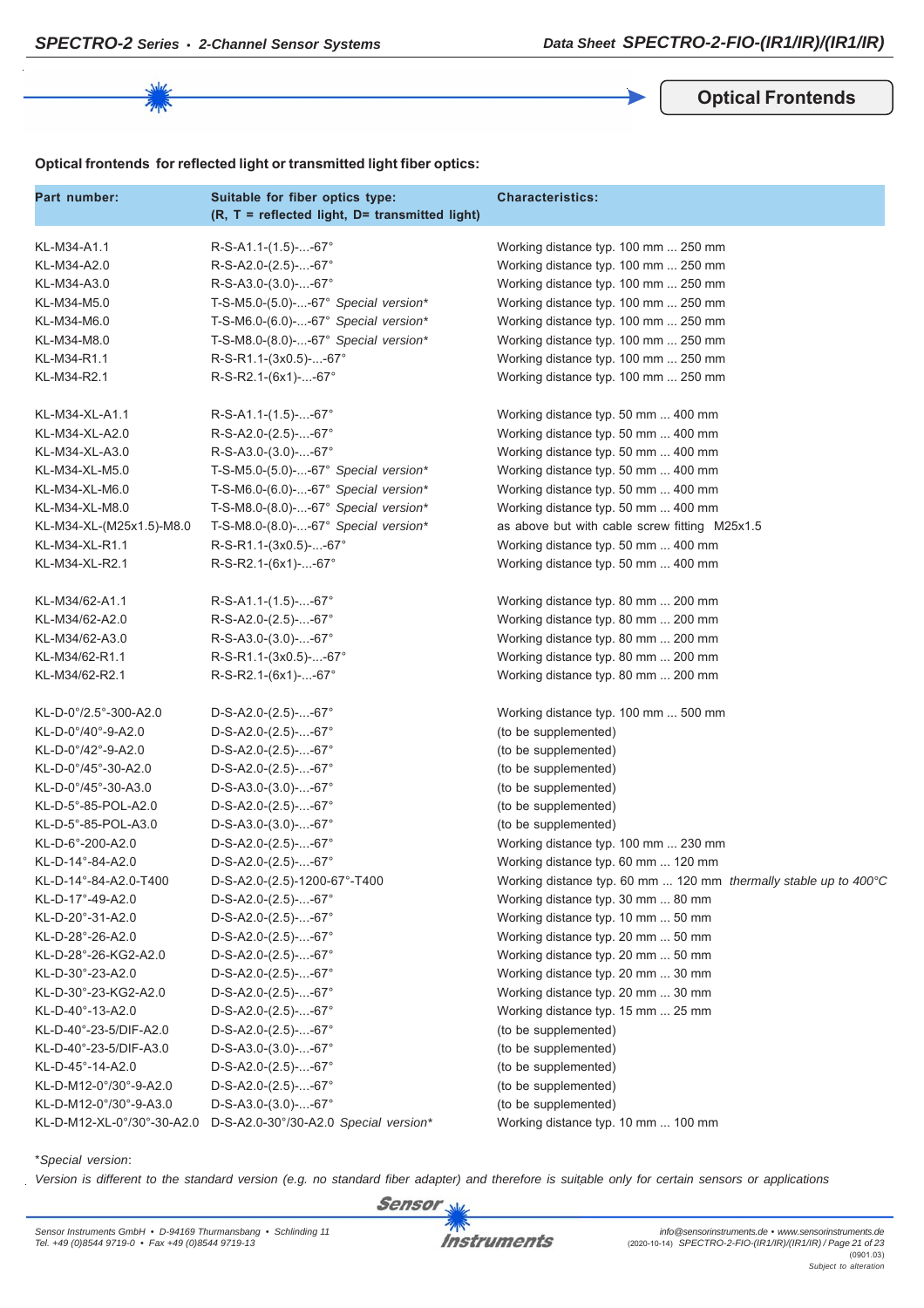**Fiber Optics Fixtures**

Mounting brackets (fixtures) for transmitted light fiber optics with sensor head type "A2.0", "A3.0", or "R2.1":

| Part number:                                                                   | Suitable for fiber optics type:<br>(D= transmitted light)                  | <b>Characteristics:</b>                                                                                                                                                                                 |
|--------------------------------------------------------------------------------|----------------------------------------------------------------------------|---------------------------------------------------------------------------------------------------------------------------------------------------------------------------------------------------------|
| C-MOUNT-A2.0-180°-22/50<br>C-MOUNT-A2.0-180°-60/50<br>C-MOUNT-A2.0-180°-100/50 | $D-S-A2.0-(2.5)$ --67°<br>$D-S-A2.0-(2.5)$ --67°<br>$D-S-A2.0-(2.5)$ --67° | Transmitter/receiver distance 22 mm, fork width/depth: 50/50 mm<br>Transmitter/receiver distance 60 mm, fork width/depth: 60/50 mm<br>Transmitter/receiver distance 100 mm, fork width/depth: 100/50 mm |
| C-MOUNT-A3.0-180°-16/50<br>C-MOUNT-A3.0-180°-60/50<br>C-MOUNT-A3.0-180°-100/50 | $D-S-A3.0-(3.0)$ --67°<br>$D-S-A3.0-(3.0)$ --67°<br>$D-S-A3.0-(3.0)$ --67° | Transmitter/receiver distance 16 mm, fork width/depth: 50/50 mm<br>Transmitter/receiver distance 60 mm, fork width/depth: 94/50 mm<br>Transmitter/receiver distance 100 mm, fork width/depth: 100/50 mm |
| MOUNT-A2.0-170°-5                                                              | $D-S-A2.0-(2.5)$ --67°                                                     | Angle of incidence 85° to the vertical in a distance of 5 mm to the object,<br>gloss control of extremely rough surfaces                                                                                |
| MOUNT-A3.0-170°-5                                                              | $D-S-A3.0-(3.0)$ --67°                                                     | Angle of incidence 85° to the vertical in a distance of 5 mm to the object,<br>gloss control of extremely rough surfaces                                                                                |
| MOUNT-A2.0-150°-10                                                             | $D-S-A2.0-(2.5)$ --67°                                                     | Angle of incidence 75° to the vertical in a distance of 10 mm to the object,<br>gloss control of rough surfaces                                                                                         |
| MOUNT-A3.0-150°-10                                                             | $D-S-A3.0-(3.0)$ --67°                                                     | Angle of incidence 75° to the vertical in a distance of 10 mm to the object,<br>gloss control of rough surfaces                                                                                         |
| MOUNT-A2.0-120°-12                                                             | $D-S-A2.0-(2.5)$ --67°                                                     | Angle of incidence 60° to the vertical in a distance of 12 mm to the object,<br>gloss control of matt to light glossy surfaces                                                                          |
| MOUNT-A3.0-120°-12                                                             | $D-S-A3.0-(3.0)$ --67°                                                     | Angle of incidence 60° to the vertical in a distance of 12 mm to the object,<br>gloss control of matt to light glossy surfaces                                                                          |
| MOUNT-R1.1-120°-12                                                             | D-S-R1.1-(3x0.5)--67°                                                      | Angle of incidence 60° to the vertical in a distance of 12 mm to the object,<br>gloss control of matt to light glossy surfaces                                                                          |
| MOUNT-R2.1-120°-12                                                             | $D-S-R2.1-(6x1)$ --67°                                                     | Angle of incidence 60° to the vertical in a distance of 12 mm to the object,<br>gloss control of matt to light glossy surfaces                                                                          |
| MOUNT-A2.0-90°-15                                                              | $D-S-A2.0-(2.5)$ --67°                                                     | Angle of incidence 45° to the vertical in a distance of 15 mm to the object,<br>gloss control of matt to glossy surfaces                                                                                |
| MOUNT-A3.0-90°-15                                                              | $D-S-A3.0-(3.0)$ --67°                                                     | Angle of incidence 45° to the vertical in a distance of 15 mm to the object,<br>gloss control of matt to glossy surfaces                                                                                |
| MOUNT-A2.0-40°-20                                                              | $D-S-A2.0-(2.5)$ --67°                                                     | Angle of incidence 20° to the vertical in a distance of 20 mm to the object,<br>gloss control of very glossy surfaces                                                                                   |
| MOUNT-A3.0-40°-20                                                              | $D-S-A3.0-(3.0)$ --67°                                                     | Angle of incidence 20° to the vertical in a distance of 20 mm to the object,<br>gloss control of very glossy surfaces                                                                                   |



*Sensor Instruments GmbH • D-94169 Thurmansbang • Schlinding 11 Tel. +49 (0)8544 9719-0 • Fax +49 (0)8544 9719-13*

**Instruments** 

*info@sensorinstruments.de • www.sensorinstruments.de* (2020-10-14) *SPECTRO-2-FIO-(IR1/IR)/(IR1/IR) / Page 22 of 23* (0901.03) *Subject to alteration*